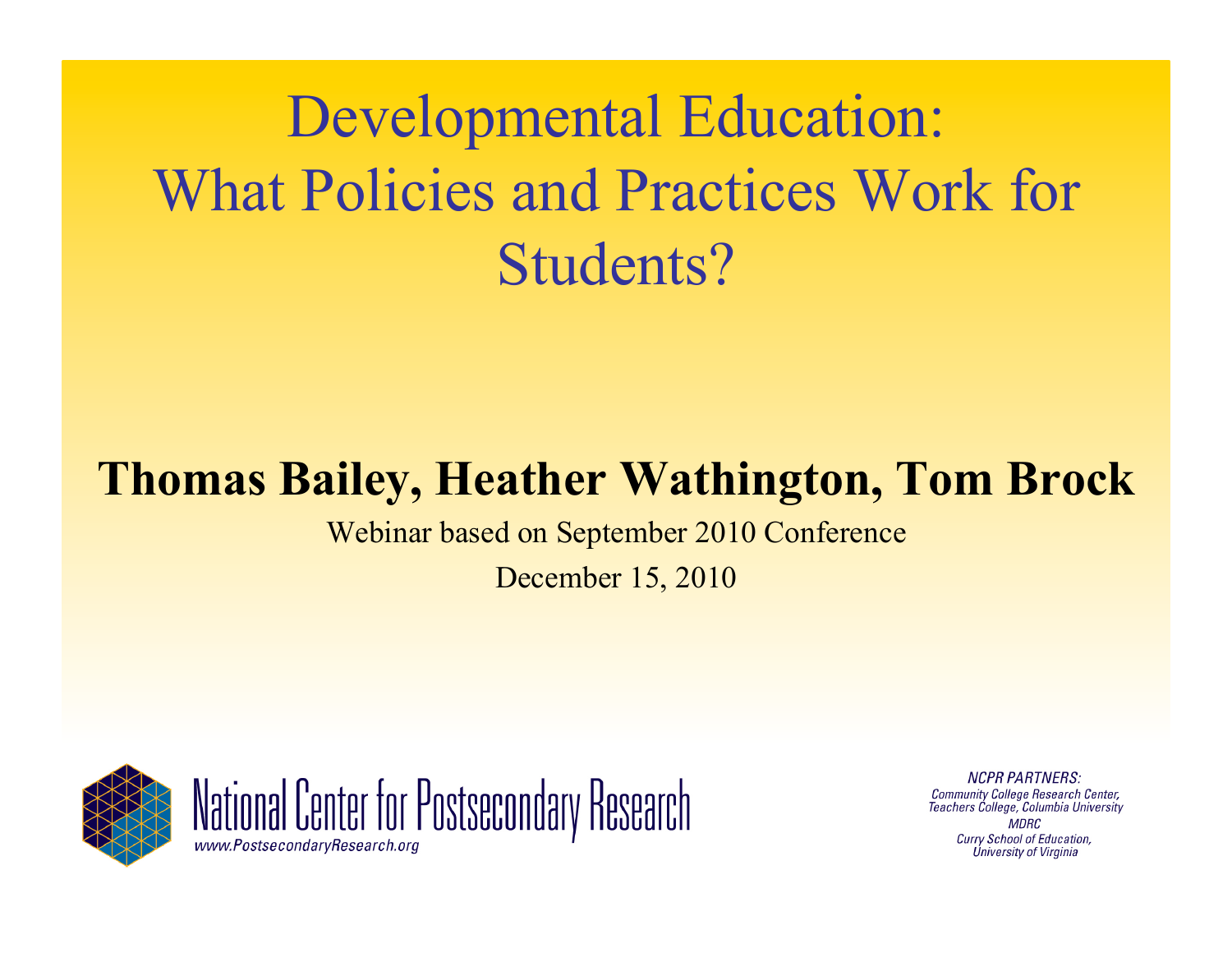# What is NCPR

- **Partners** 
	- Community College Research Center, Teachers College, Columbia **University**
	- **MDRC**
	- **Curry School of Education, University of Virginia**
- NCPR is funded by the Institute for Education Sciences, US Department of Education
- **Projects also funded by the Houston Endowment and the Gates,** Lumina, Kresge, Ford, and Robin Hood Foundations







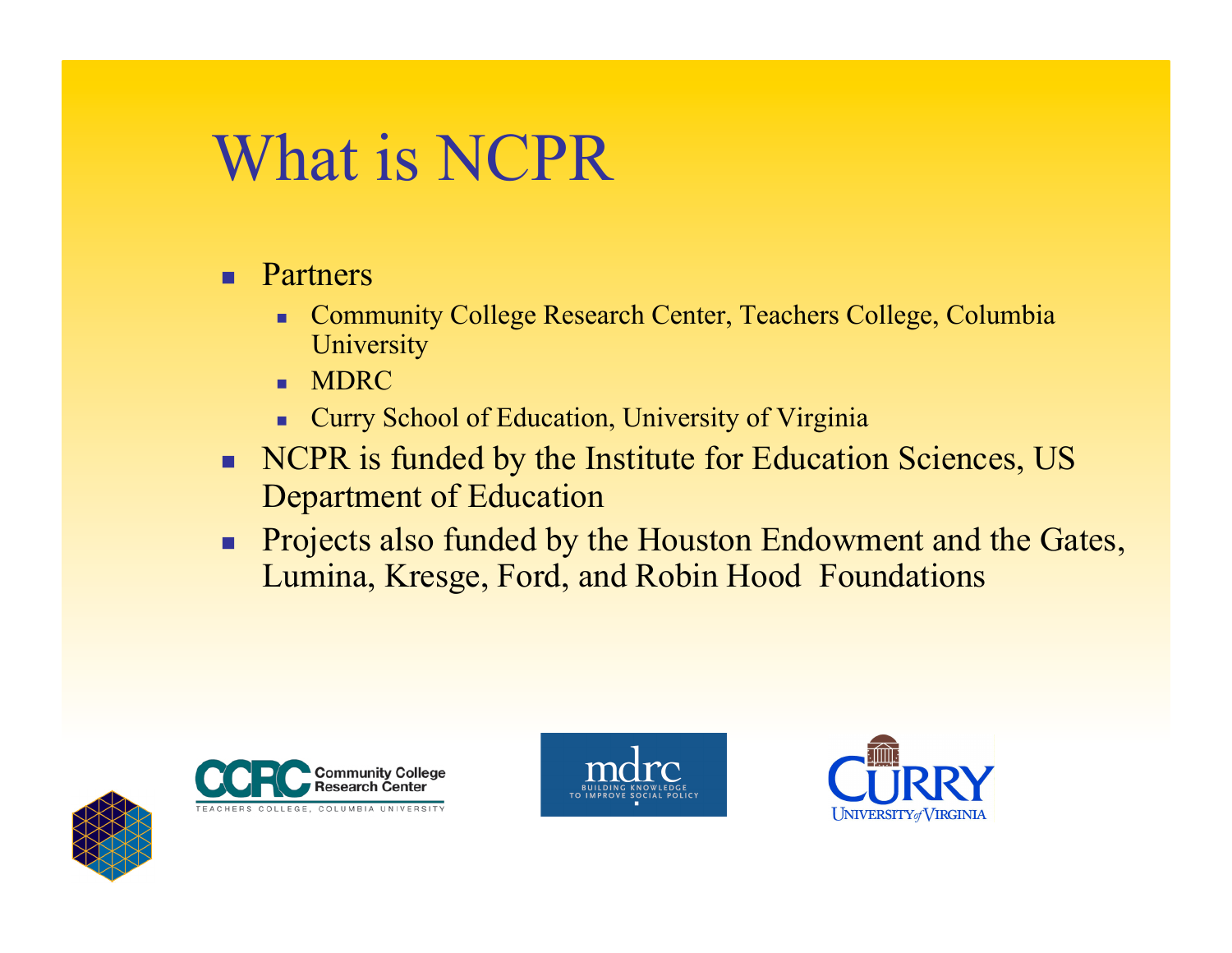#### Outline of Webinar—Three Segments

- What is the problem and overview of the Webinar and Conference—Tom Bailey
- **Models evaluated by NCPR—Heather** Wathington
	- **Learning communities**
	- Developmental summer bridge program
- Future directions—Tom Brock

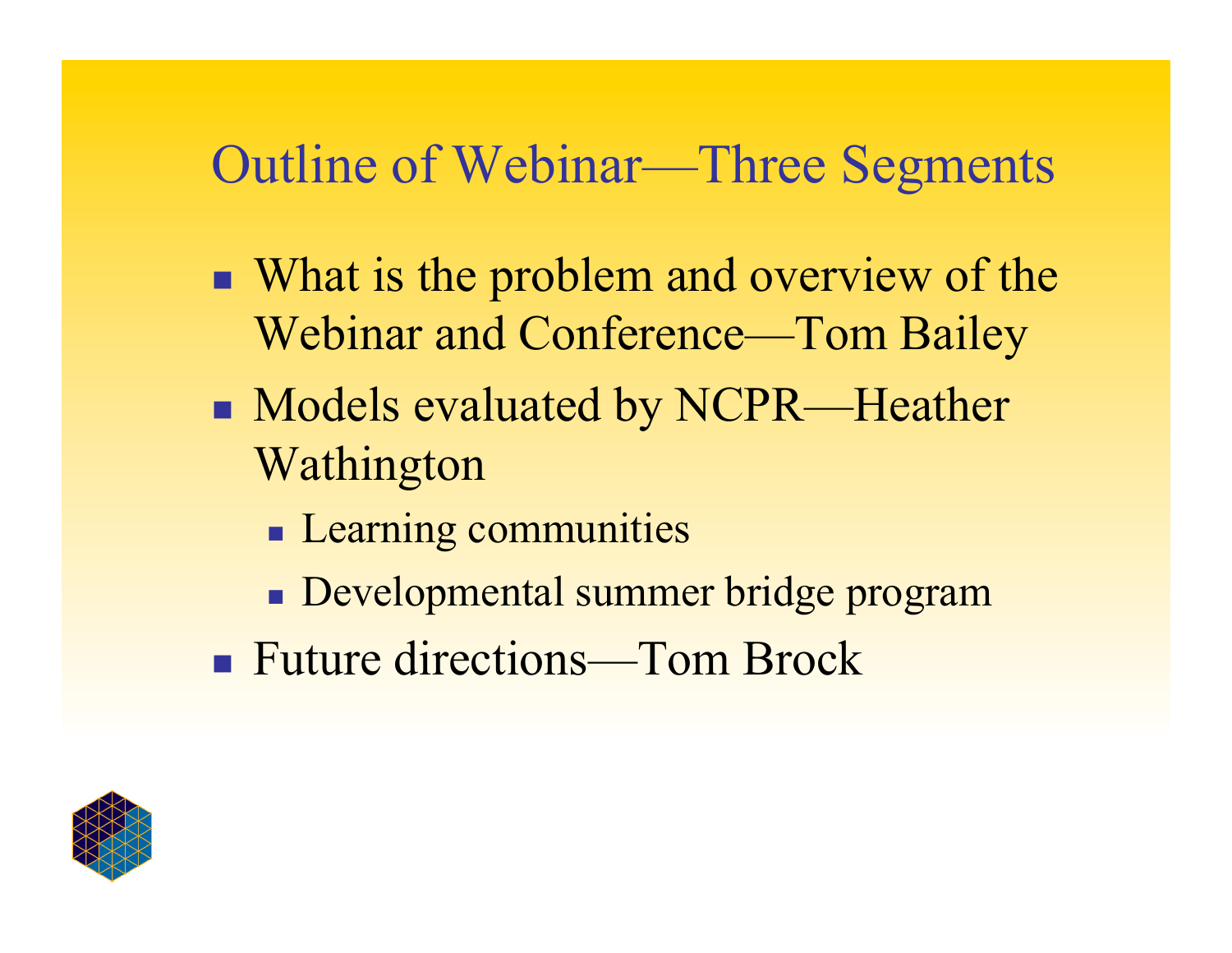### What is the Problem?

- Over 60 percent of entering students are referred to developmental education
- Developmental education is not very effective for students near the cutoff (Calcagno & Long, 2008)
- Farther below, mixed results—dev ed influences students differently depending on their level of academic preparedness (Boatman & Long, 2010))
- A majority of students do not complete the sequences to which they are referred (Bailey, Jeong, & Cho)
- Current system neglects the needs of weaker "college ready" students

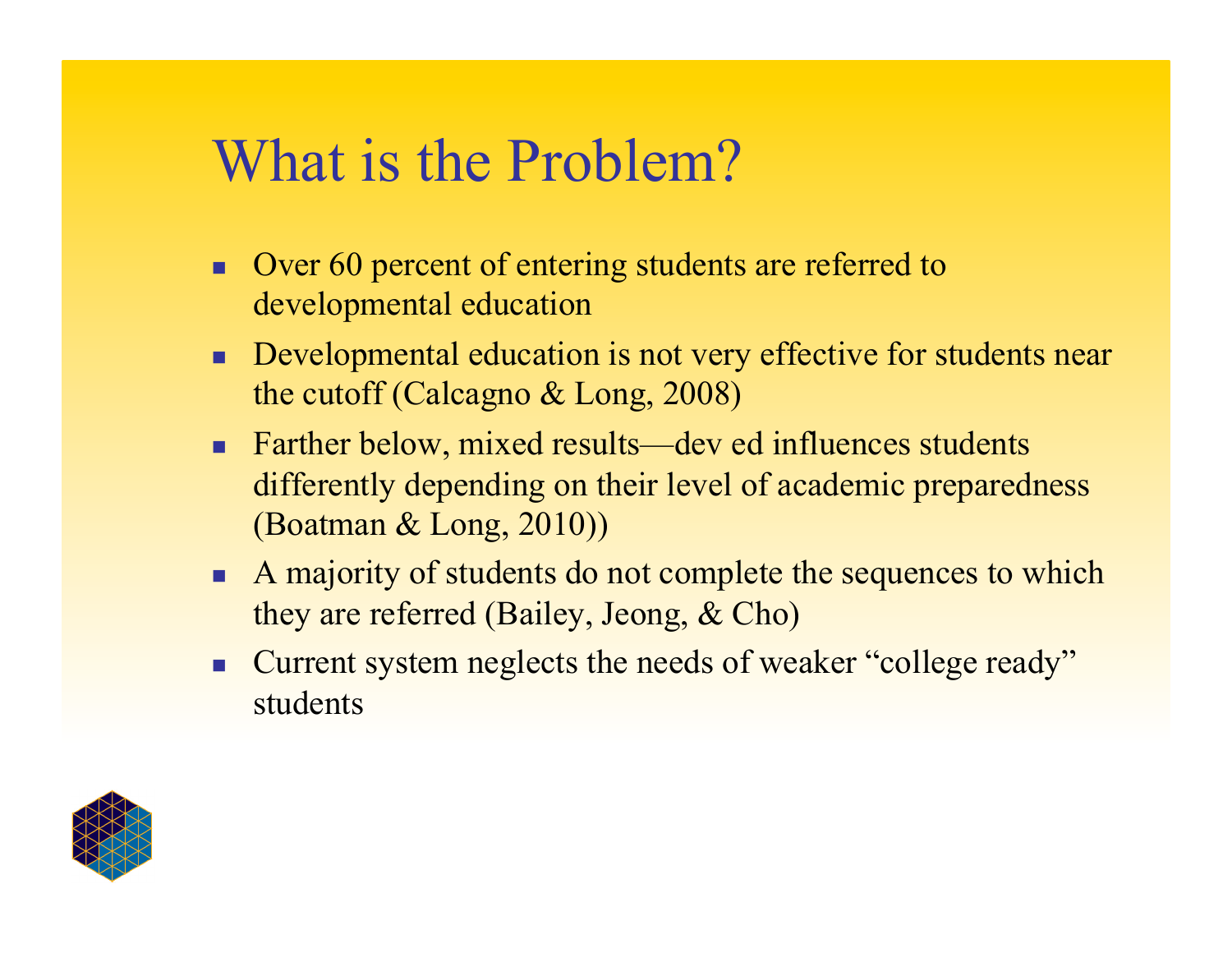# Assessment (Hughes & Scott-Clayton, 2010)

- Confusion about what it means to be "college ready"—no obvious cutoff point
- **Tests may be reasonable predictors of college-level** success, but less effective at identifying who is likely to benefit from dev ed (or alternative interventions)
- **Assessments do not provide adequate diagnostic** information
- A single cutoff point exaggerates the distinction between developmental and college ready—need for multiple measures including non-cognitive
- **Students are confused about the process and not well** advised (Venezia, Bracco, & Nodine, 2010)

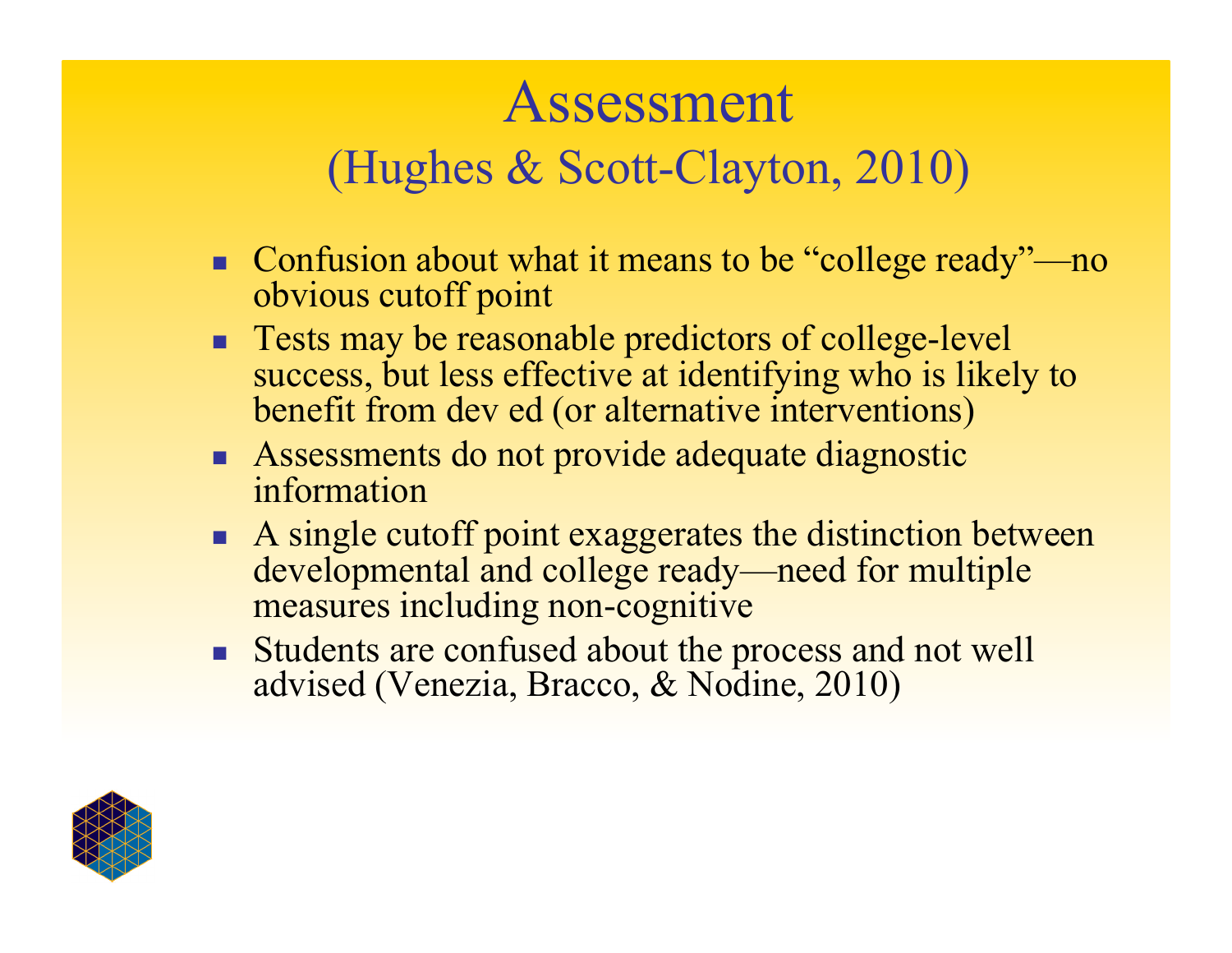#### **Math In-Order Course Completion and Enrollment TOTAL: 10%** • **Sample: 2001-2005 cohorts,**  GK **Enrolled**  Algebra **tracked for three years 12%**  $Q_{\text{max}}$ **Passed 17% Not completed Not enrolled 2% Enrolled**  1 level **5% 22%** below **Passed**   $\overline{C}$ **29% Not completed Not enrolled 5%**  2 levels **Enrolled 7%**  below **40%**  $\mathbf{C}$ **Passed Not completed 55% 11% Not enrolled**  3+ levels **Enrolled 15%** below **79% Not completed 24%**  Referred to Level **Not enrolled**   $3+$ **96,653 21%**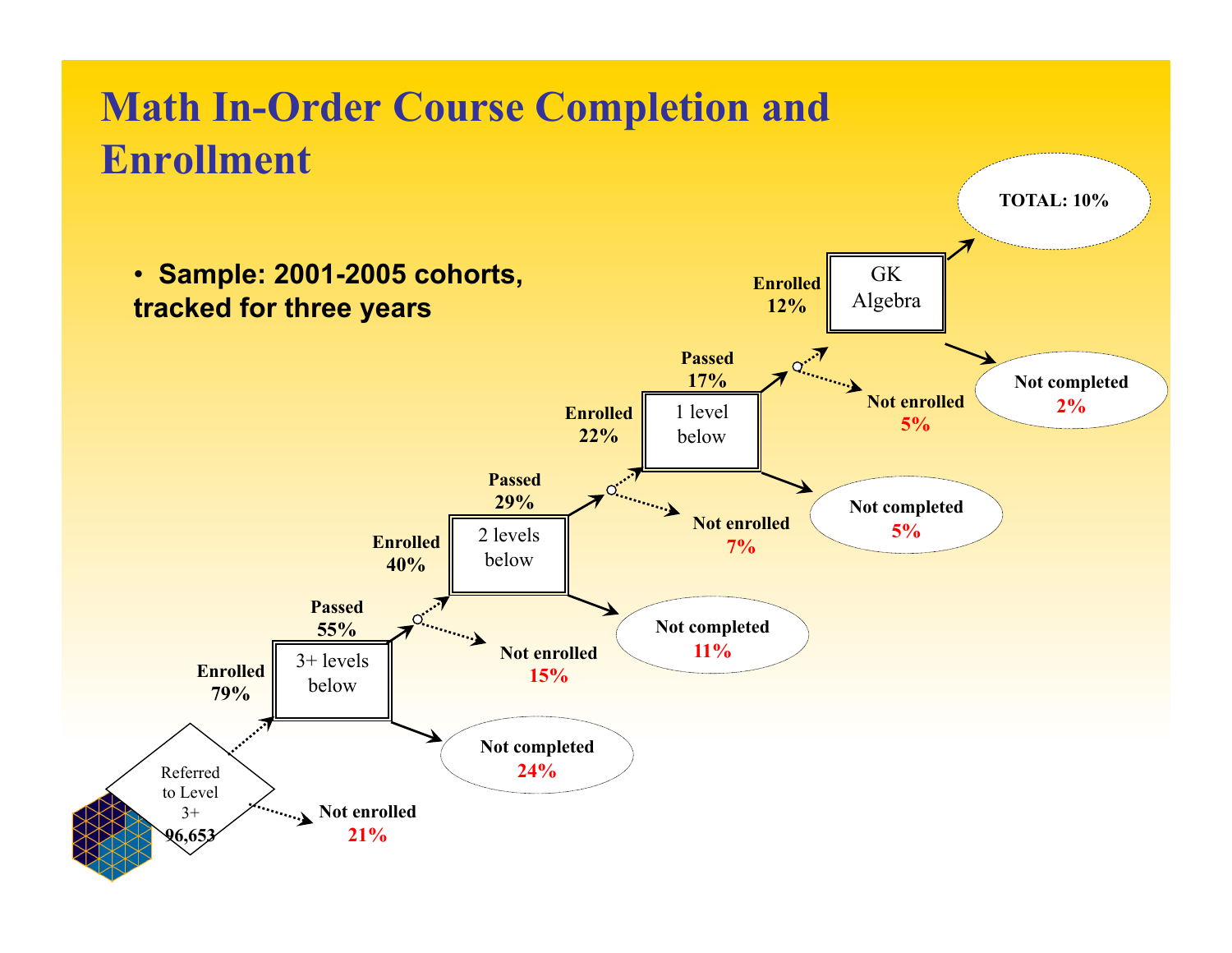#### **Reading In-Order Course Completion and Enrollment**

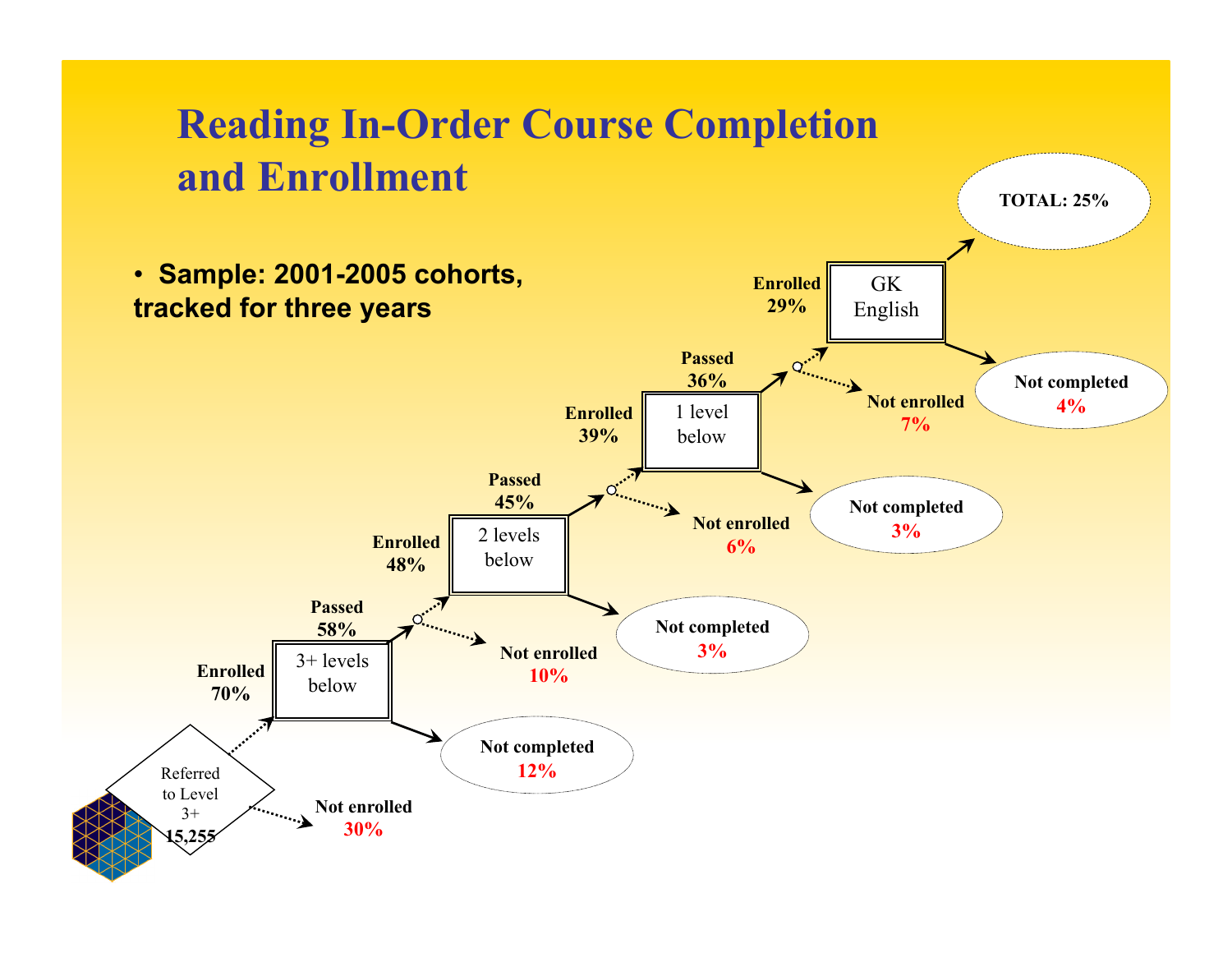# Potential Solutions to Specific Pipeline Problems

- Students fail to enroll—summer bridge programs, improved and earlier assessment
- Students fail or withdraw from courses learning communities, improved pedagogy including contextualized instruction
- Students exit long sequences—acceleration, diagnostic assessment, redesign and alignment of curriculum

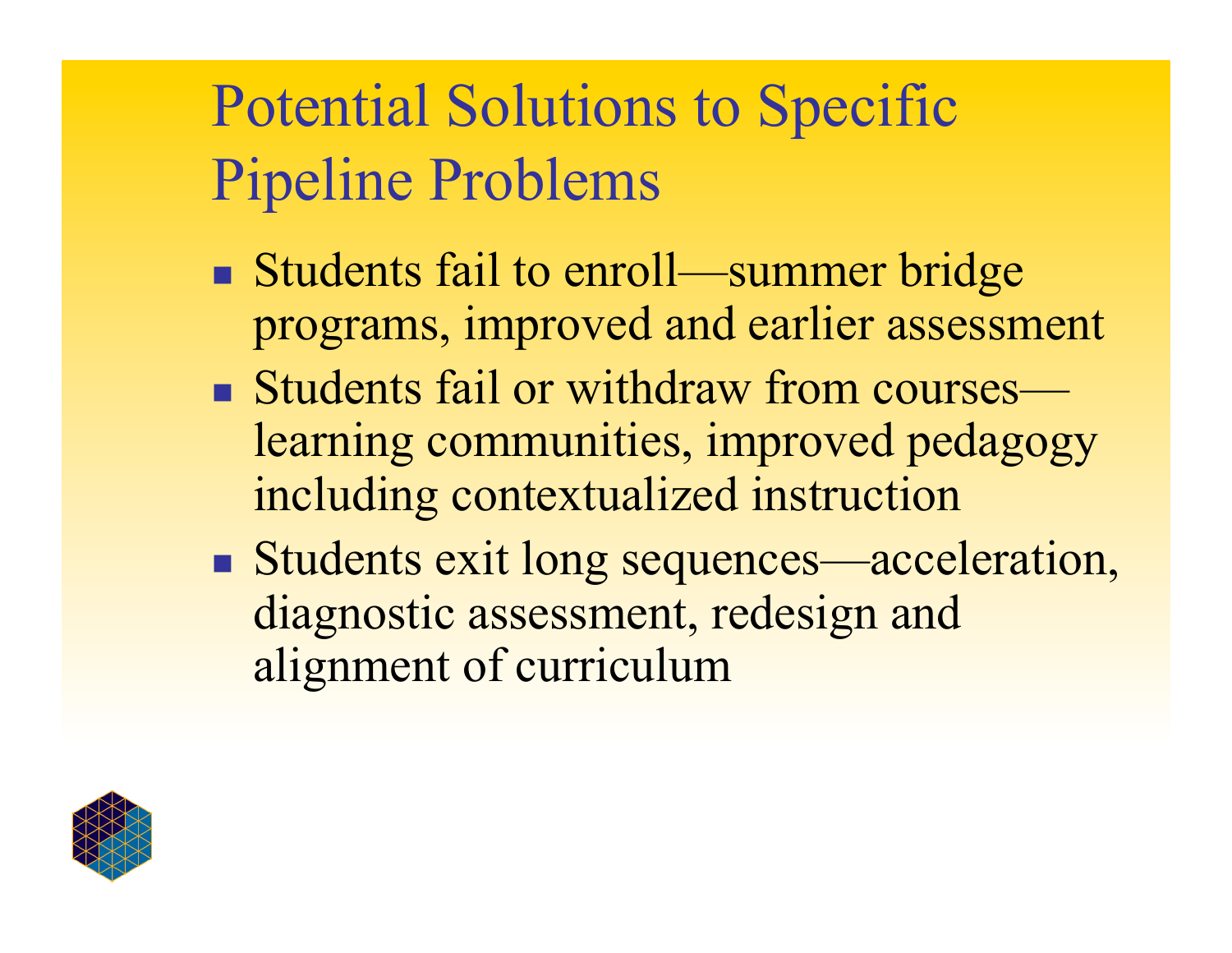# **NCPR Developmental Education Research: Findings and Implications**

**Heather Wathington**  University of Virginia

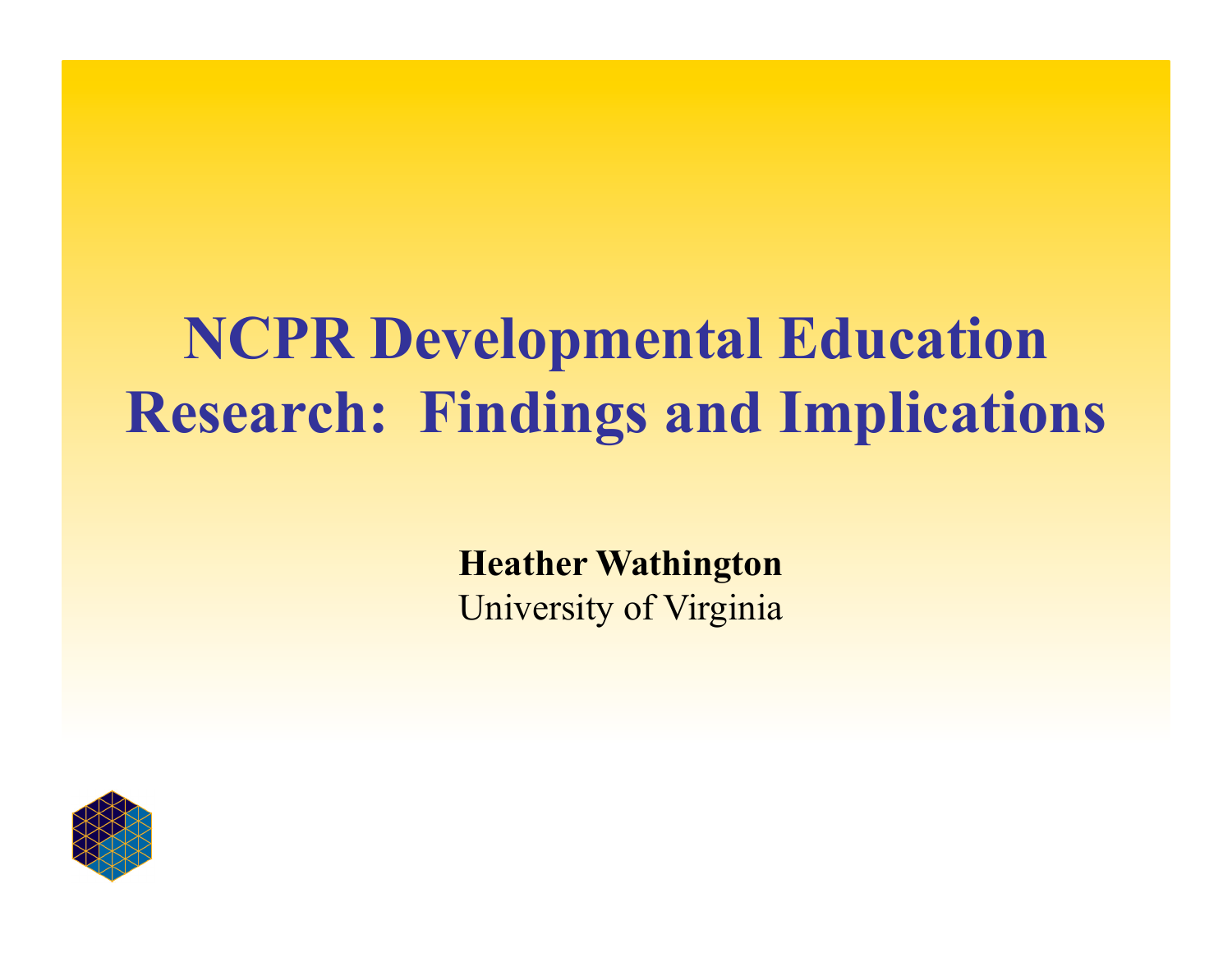# **Overview**

- **Two studies linking developmental** education practice to research designed to support causal inferences
	- Study  $1 -$  Learning communities to improve academic outcomes of students in need of remediation
	- Study 2 Summer bridge programs to improve academic outcomes of students in need of remediation prior to college entry

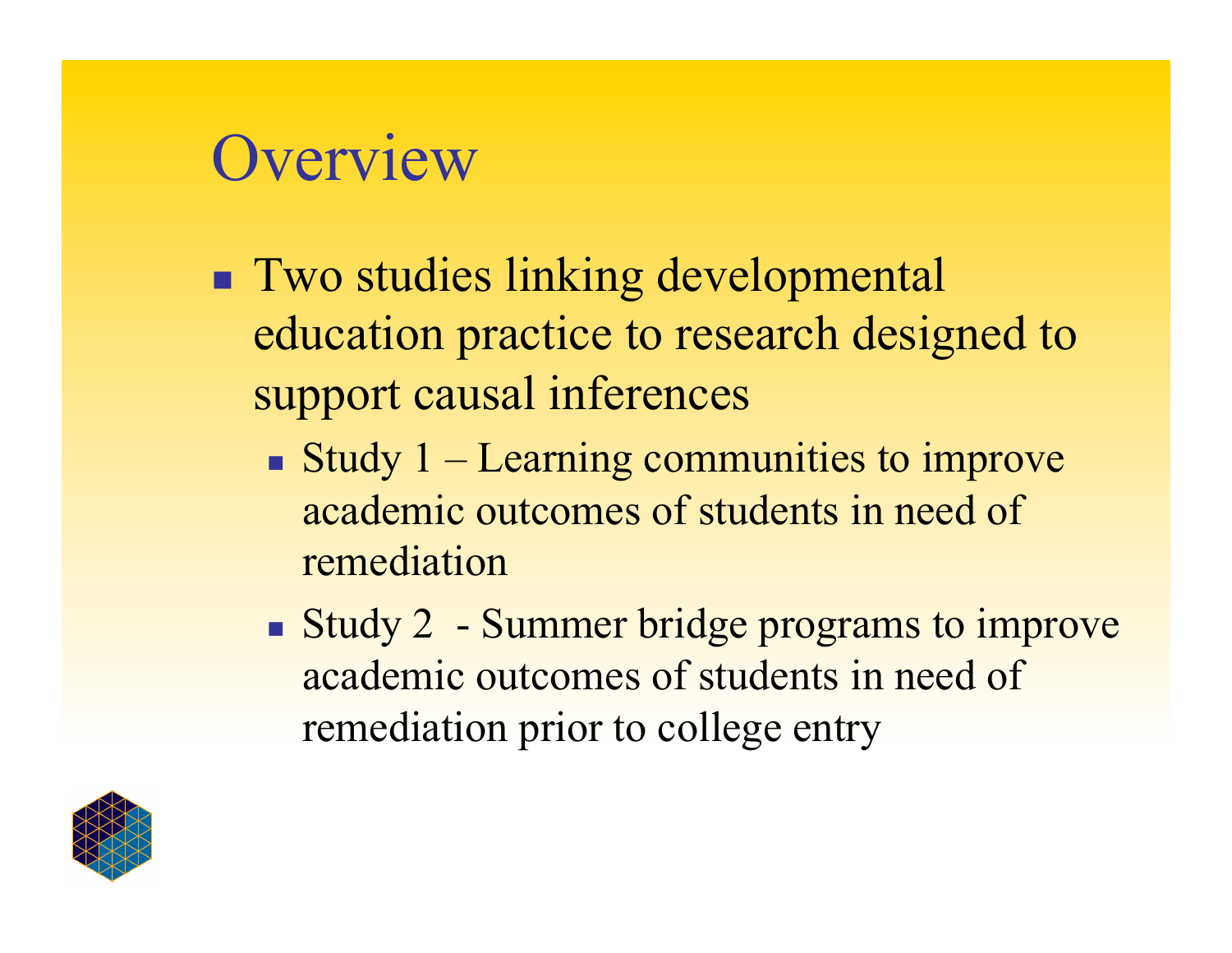### Random Assignment Design



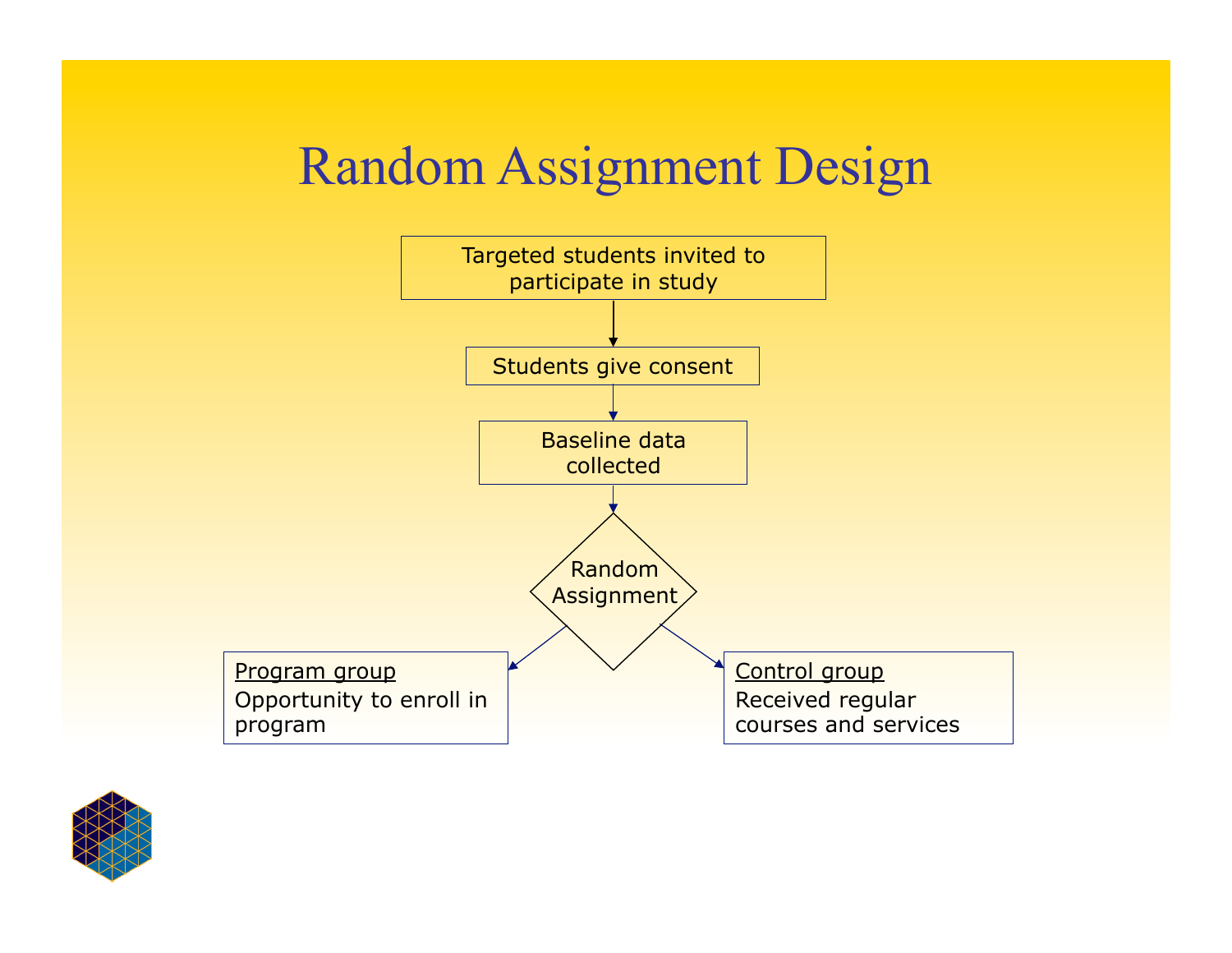### Learning Communities

- **Purpose:** Assess the effectiveness of learning communities in improving college preparation and success for students.
- Seven studies: only sharing results for four ---Kingsborough (Opening Doors - MDRC), Hillsborough, Houston, and Queensborough.

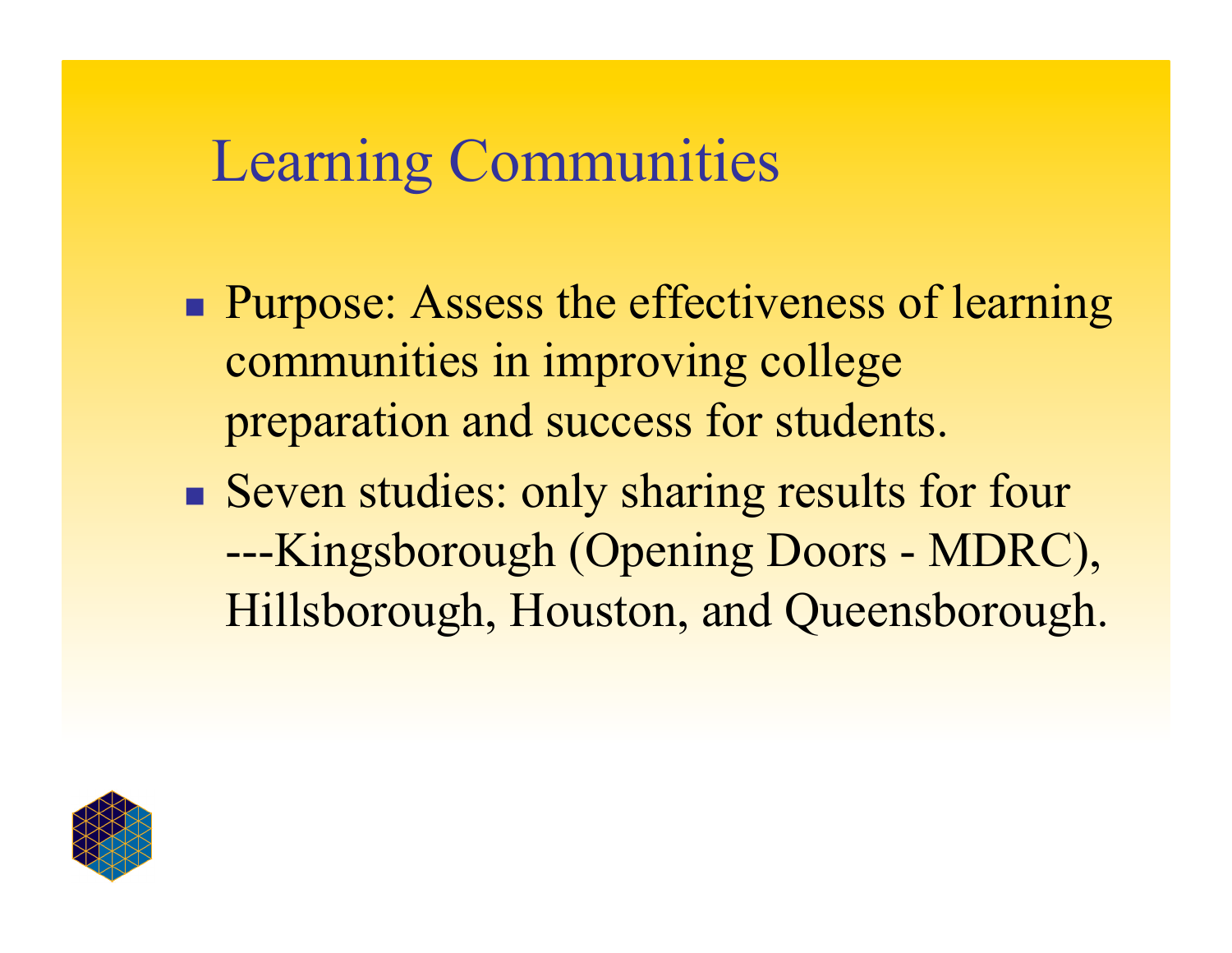# Learning Communities

- Co-enrollment of students in two or more classes
- Faculty Collaboration
- **Integration**
- **Extra student supports**

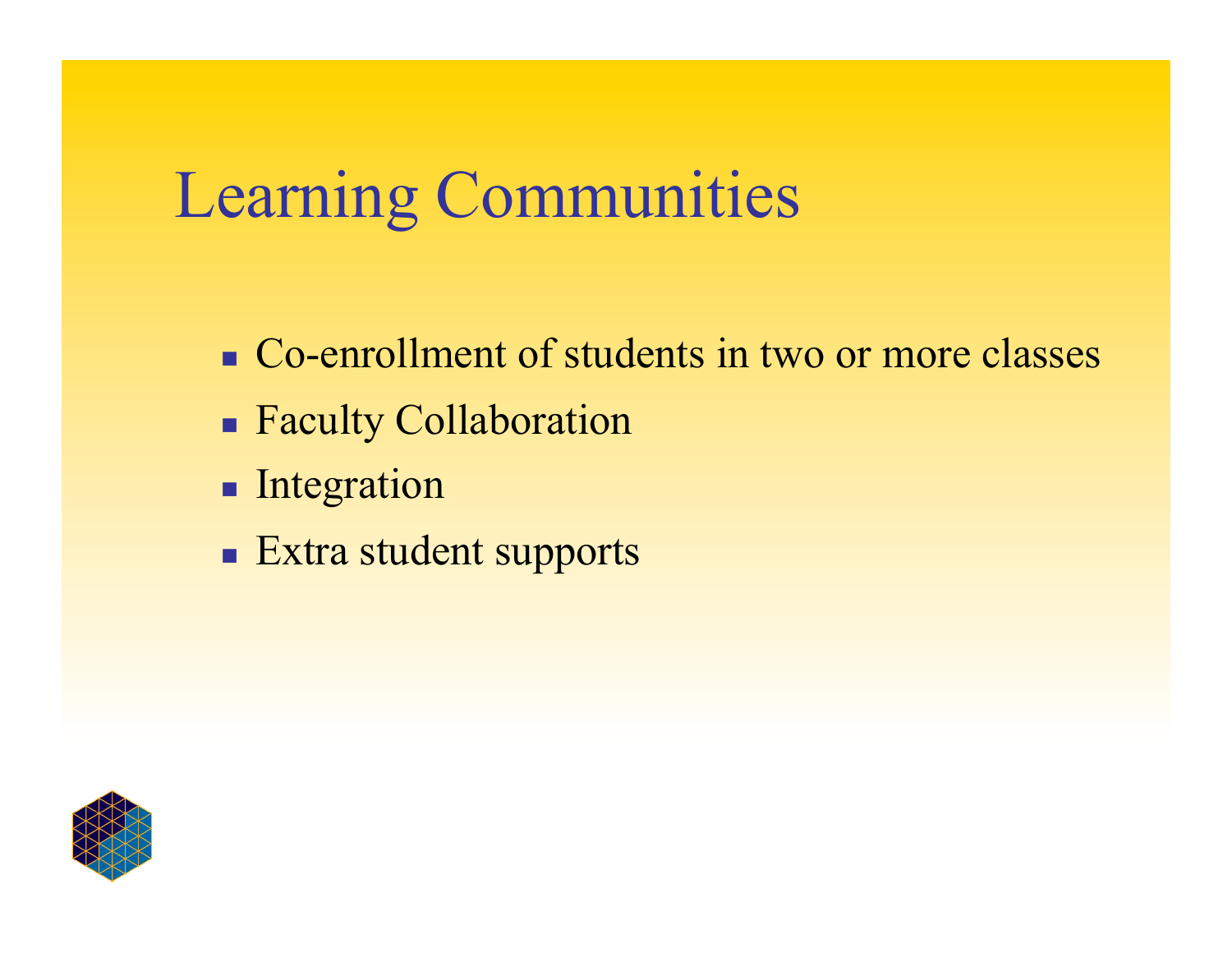#### Passing Developmental Education Courses

#### Percent Pass Dev Ed Course in LC Link (Program Semester)



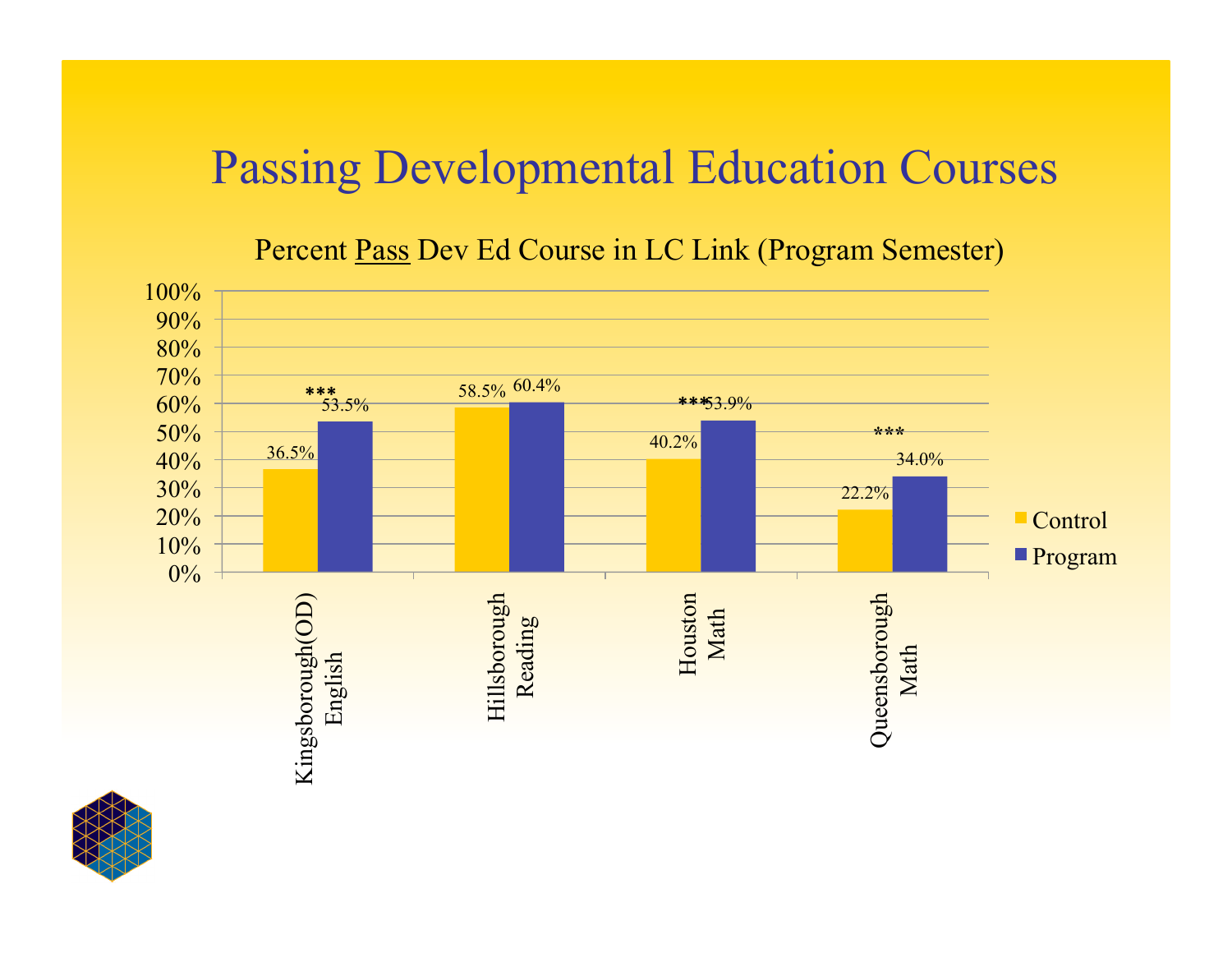#### Overall Credit Accumulation

Total Credits Earned (Program Semester)



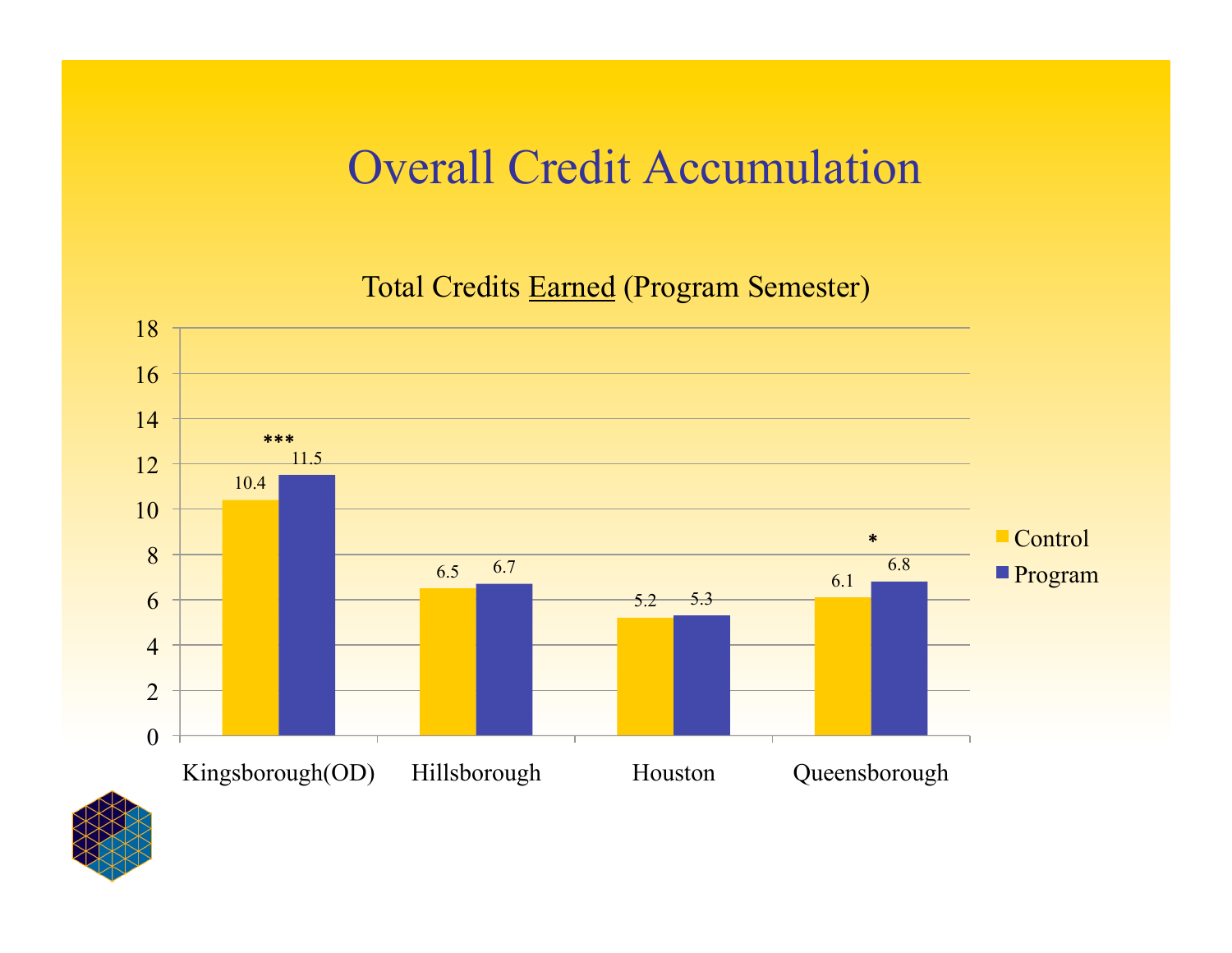#### Overall Credit Accumulation

Total Credits Earned (Cumulative**)** 



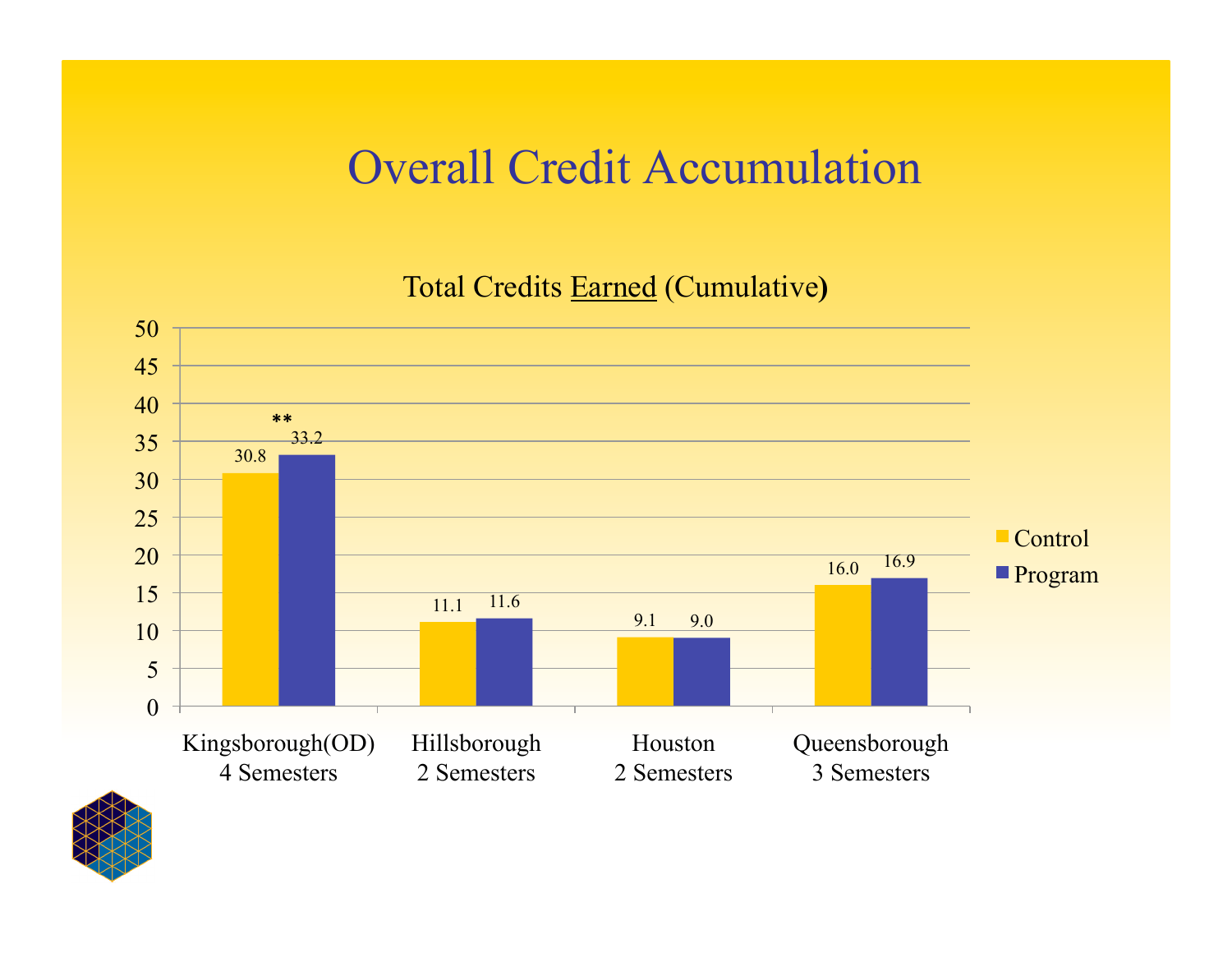#### Evidence suggests that, compared to business as usual, learning communities…

- are better at helping students progress through *a particular* developmental education course sequence (during the program semester)
- are <u>no</u> better at helping students make meaningful progress through their *overall* developmental needs (during the program semester or beyond)
- are sometimes better at helping students accumulate credits (mostly during the program semester)
- are generally no better at improving rates of persistence or long term credit accumulation

Stay tuned – Findings at other colleges and longer follow-up may change the story.

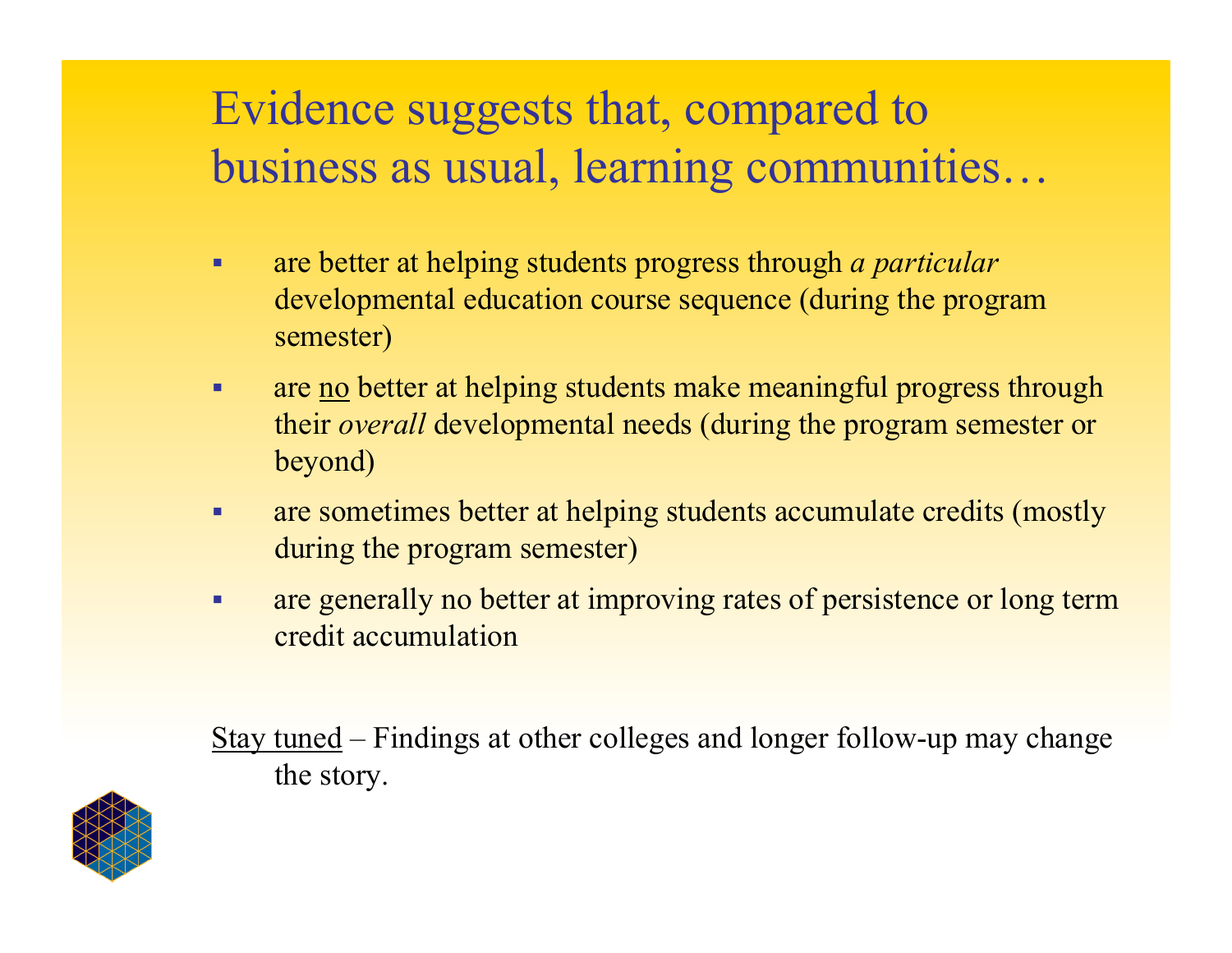# Forthcoming reports

- Queensborough and Houston: Spring 2011
- Kingsborough's Career Focused Learning Communities for Continuing Students: Summer 2011
- CCBC and Merced: Fall 2011
- **Final Report: Summer 2012**

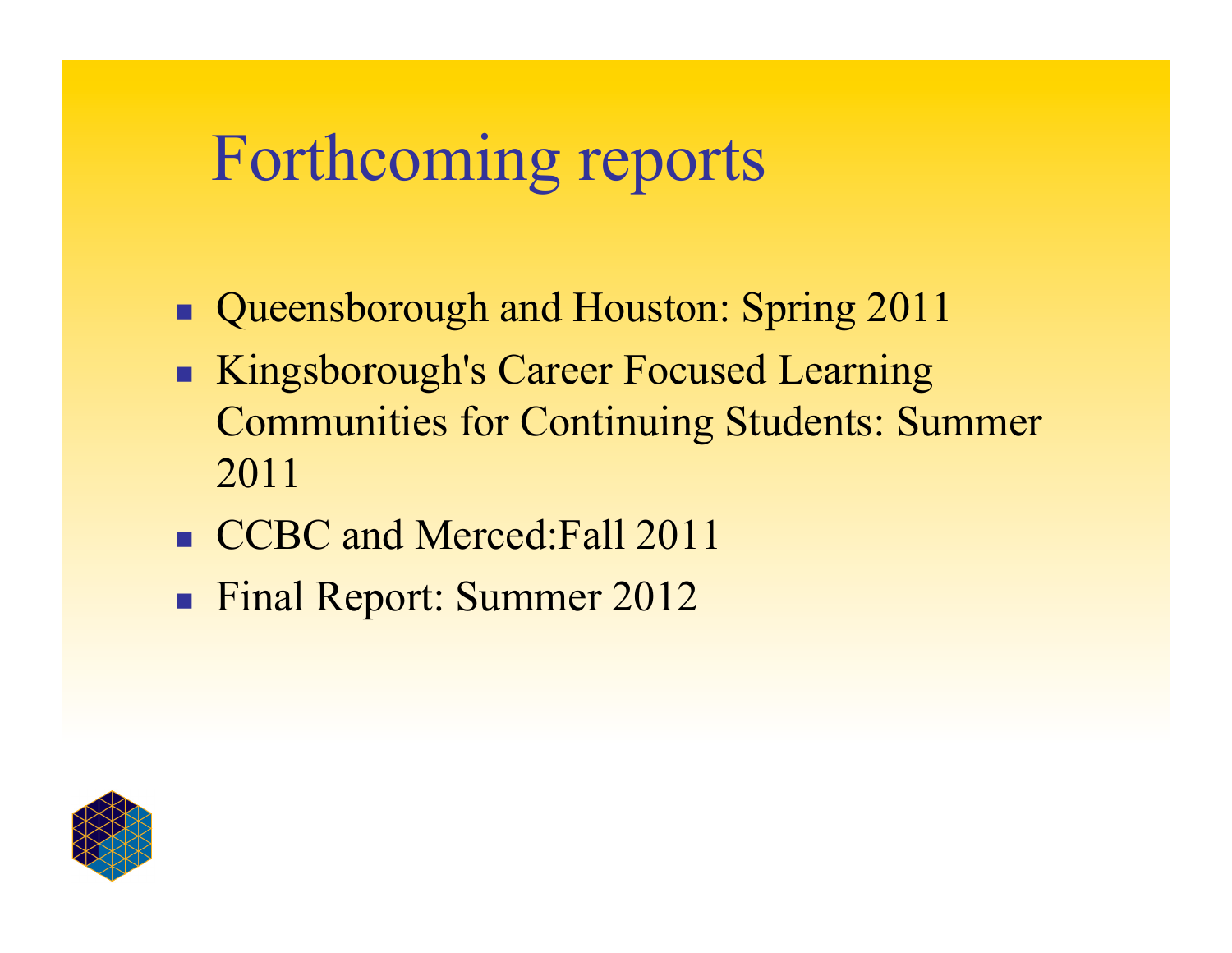Texas Developmental Summer Bridge Study

- **Purpose:** Assess the effectiveness of a summer bridge model in improving college preparation and success for students in need of remediation.
- Conducted in cooperation with the Texas Higher Education Coordinating Board.

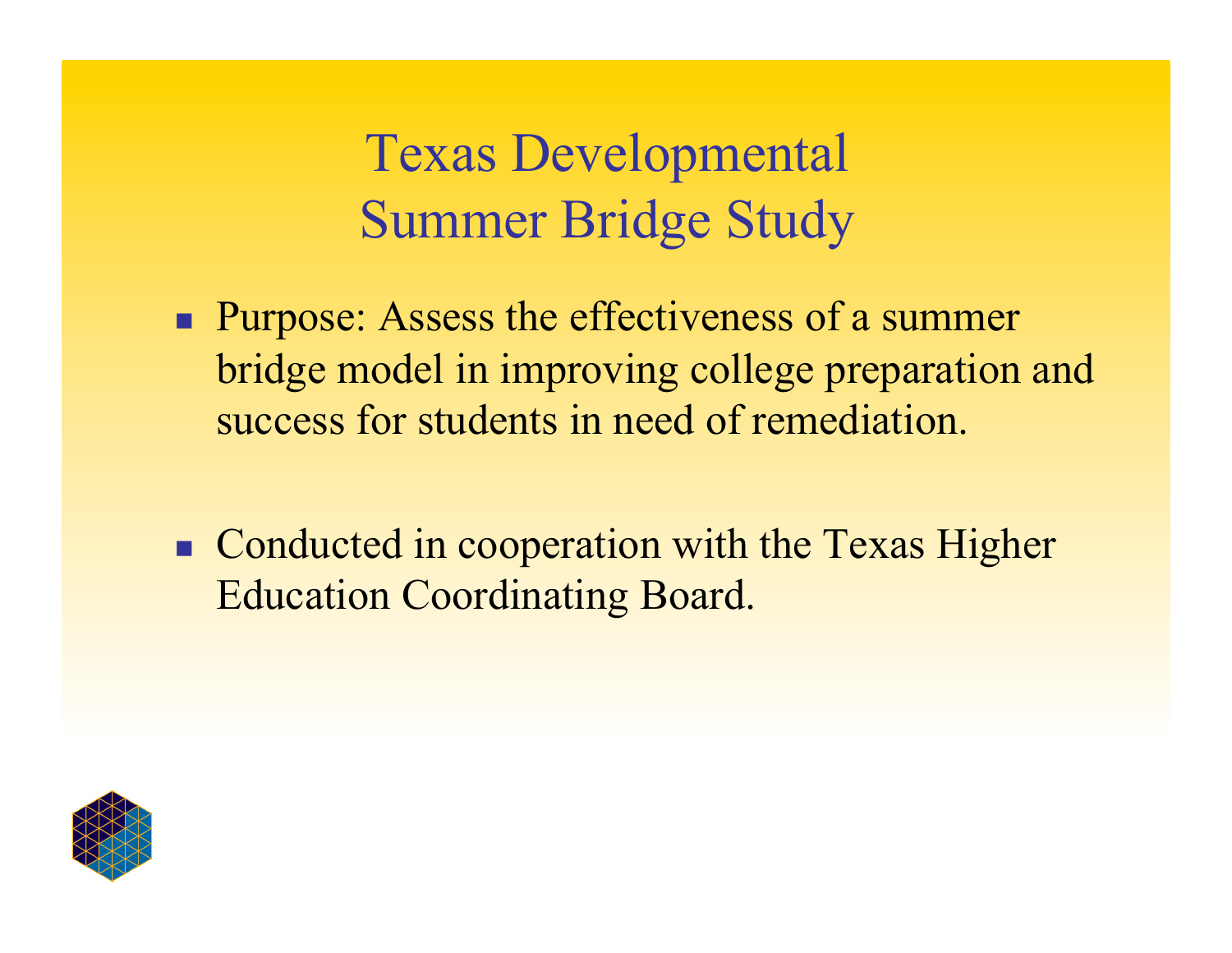## Eight Programs in the Texas DSB Study

- Four to five weeks  $(64 100$  hours)
- Accelerated instruction in developmental math, English, and/or reading at the college
- **Student cohorts**
- Academic and student services support
- "College knowledge" component
- Student stipend of up to \$400 for completers

*Programs were generally well-implemented and a fair test of the program model.*

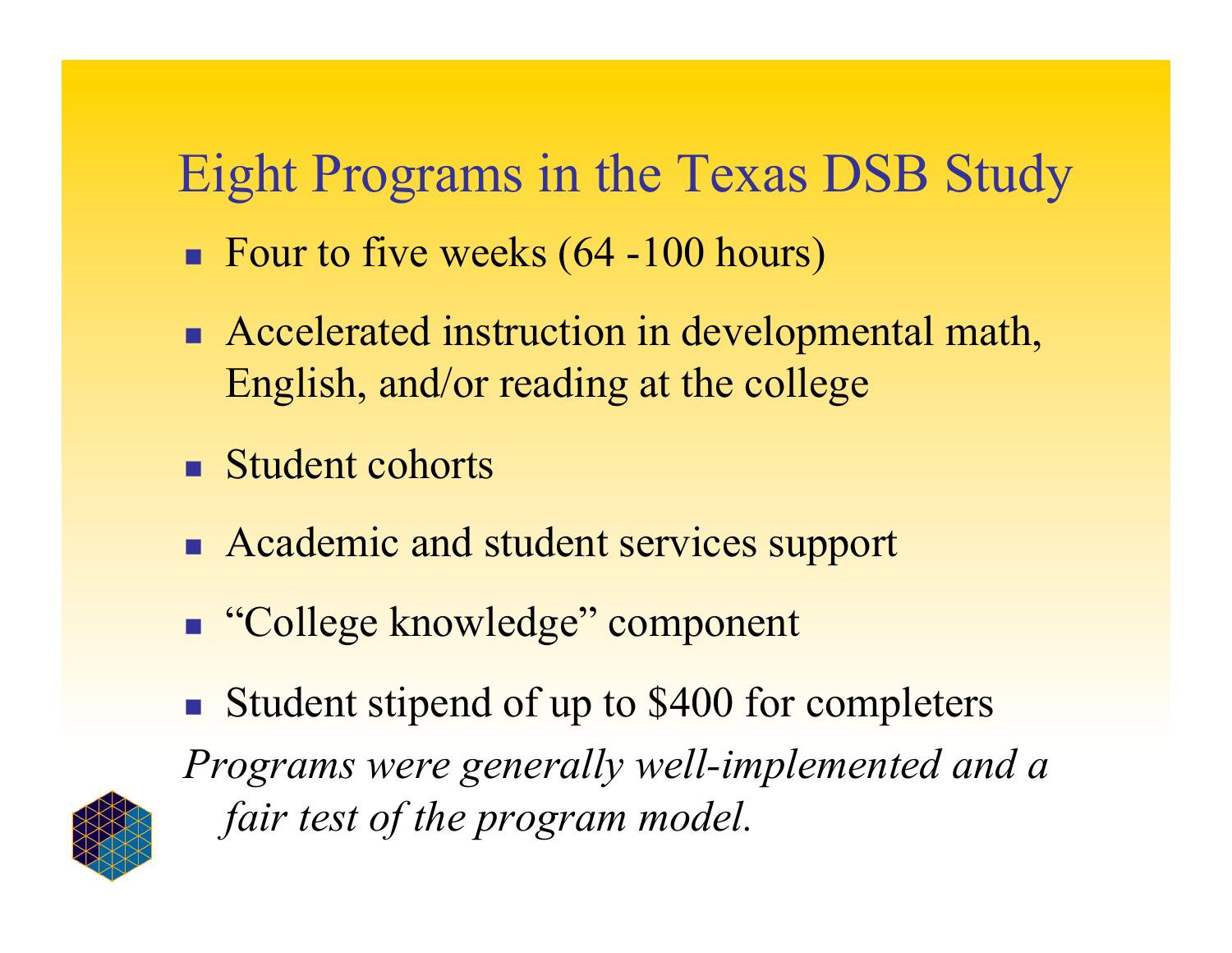### Early Impact Findings Fall 2009

- No program impacts on college enrollment or total credits.
- **Impacts on the types of credits attempted:**

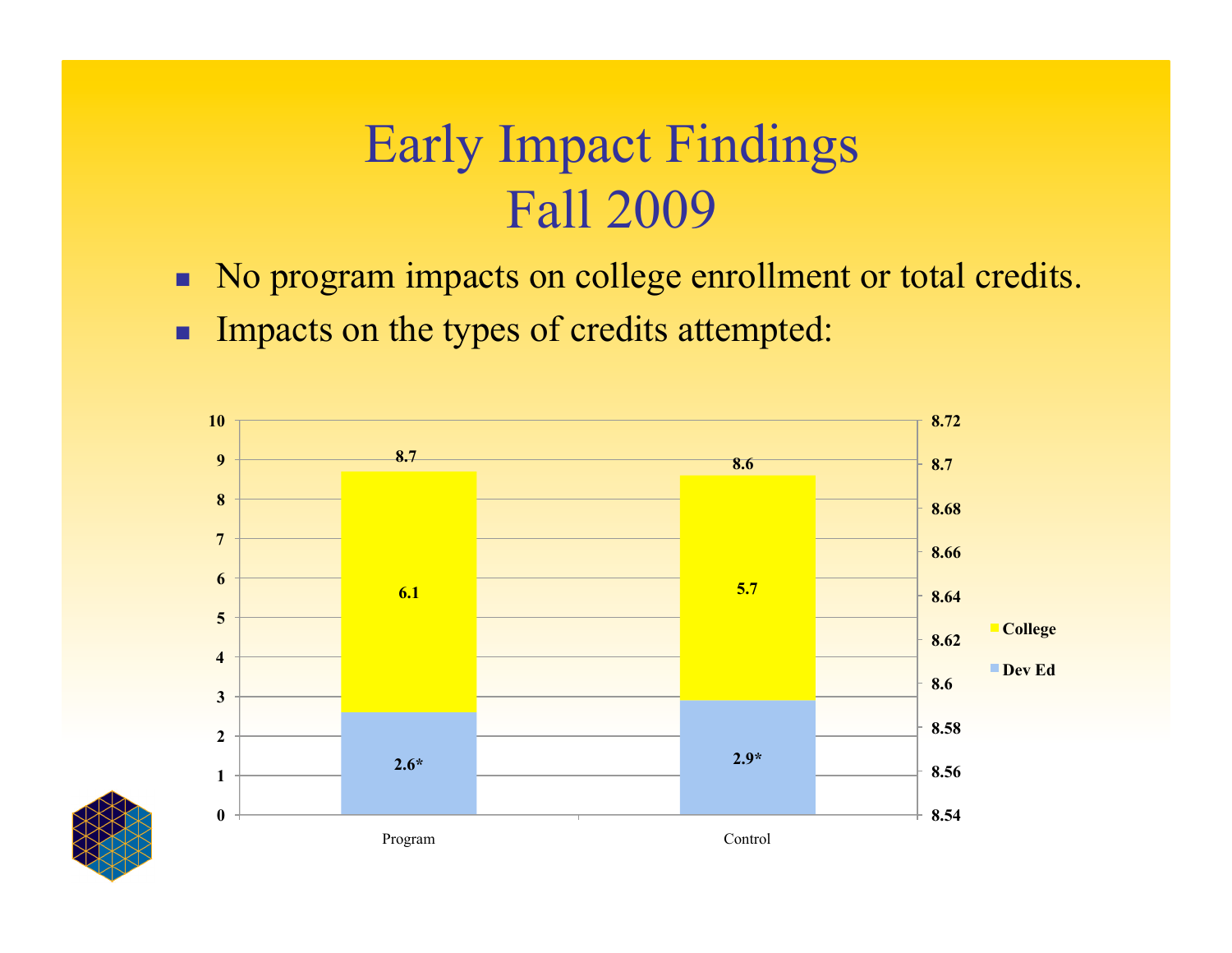# Early Impact Findings Spring (plus Flex terms), 2010

- Again, no impacts on college enrollment or total credits.
- Continued impacts on the types of credits attempted:



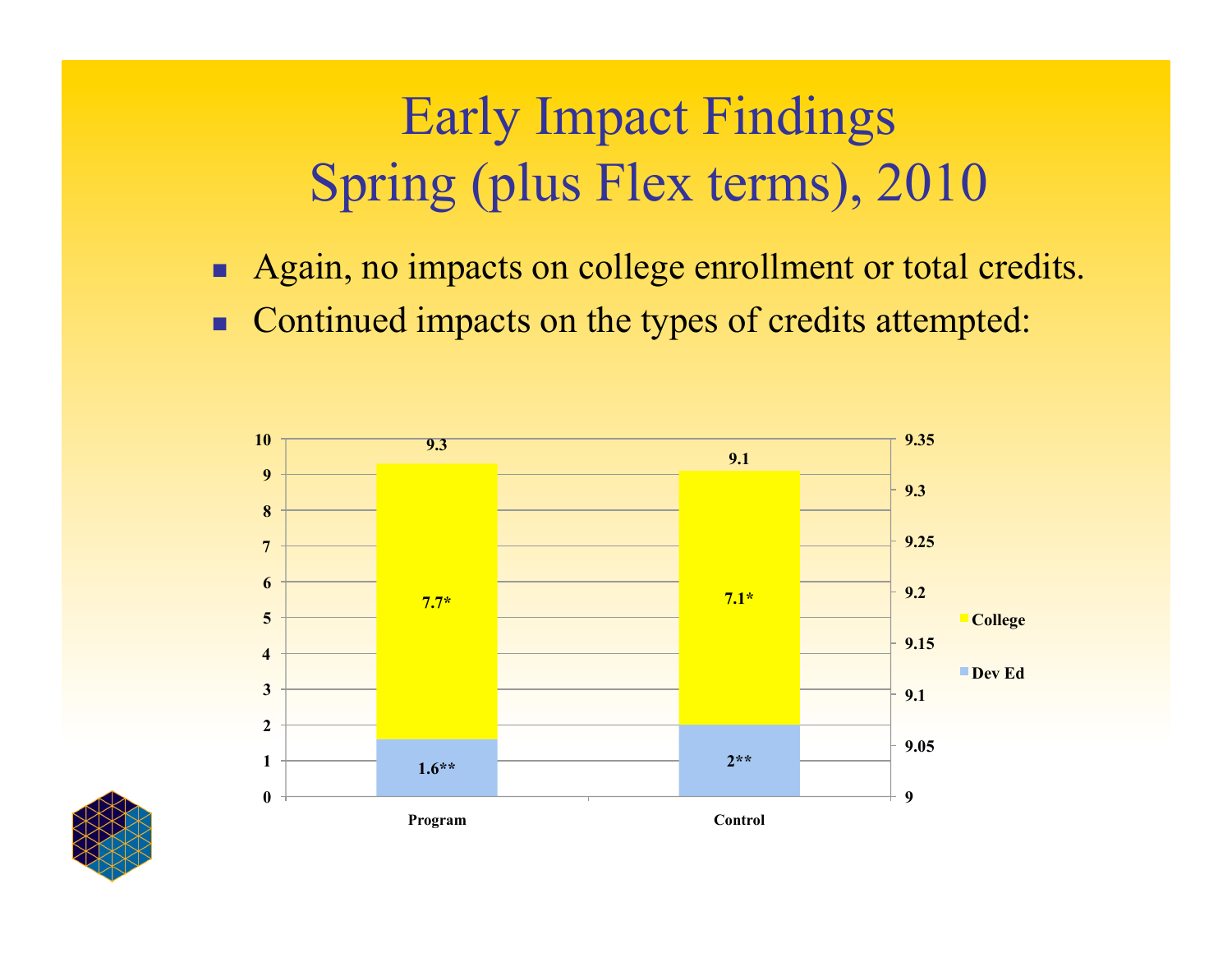#### Overview of Preliminary Findings

- Did not impact college enrollment or persistence.
- Shifted average courseload from developmental towards college-level credits.
	- Reduced developmental credits attempted, and increased college-level credits attempted in the spring.
	- **Increased students' ability to meet TSI (Texas Success** Initiative) standards in reading, writing and math.
- More data and longer follow-up to come.

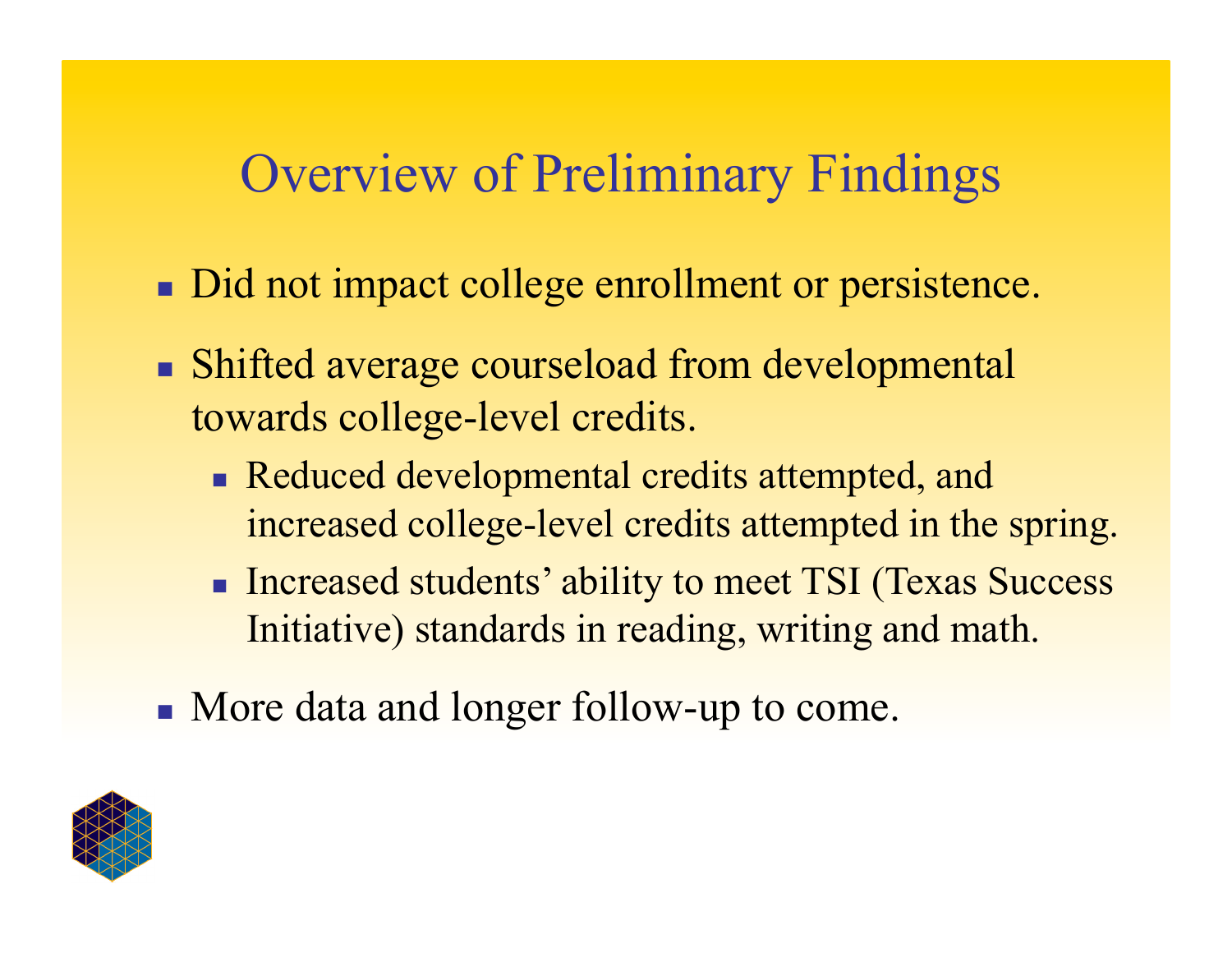# Texas Developmental Summer Bridge Study Next Steps

- **Interim report, early 2011** 
	- **Program implementation description and lessons**
	- Early impacts on additional measures of college progress
- **Final report, early 2012** 
	- **Two years of follow-up on program impacts and** student success

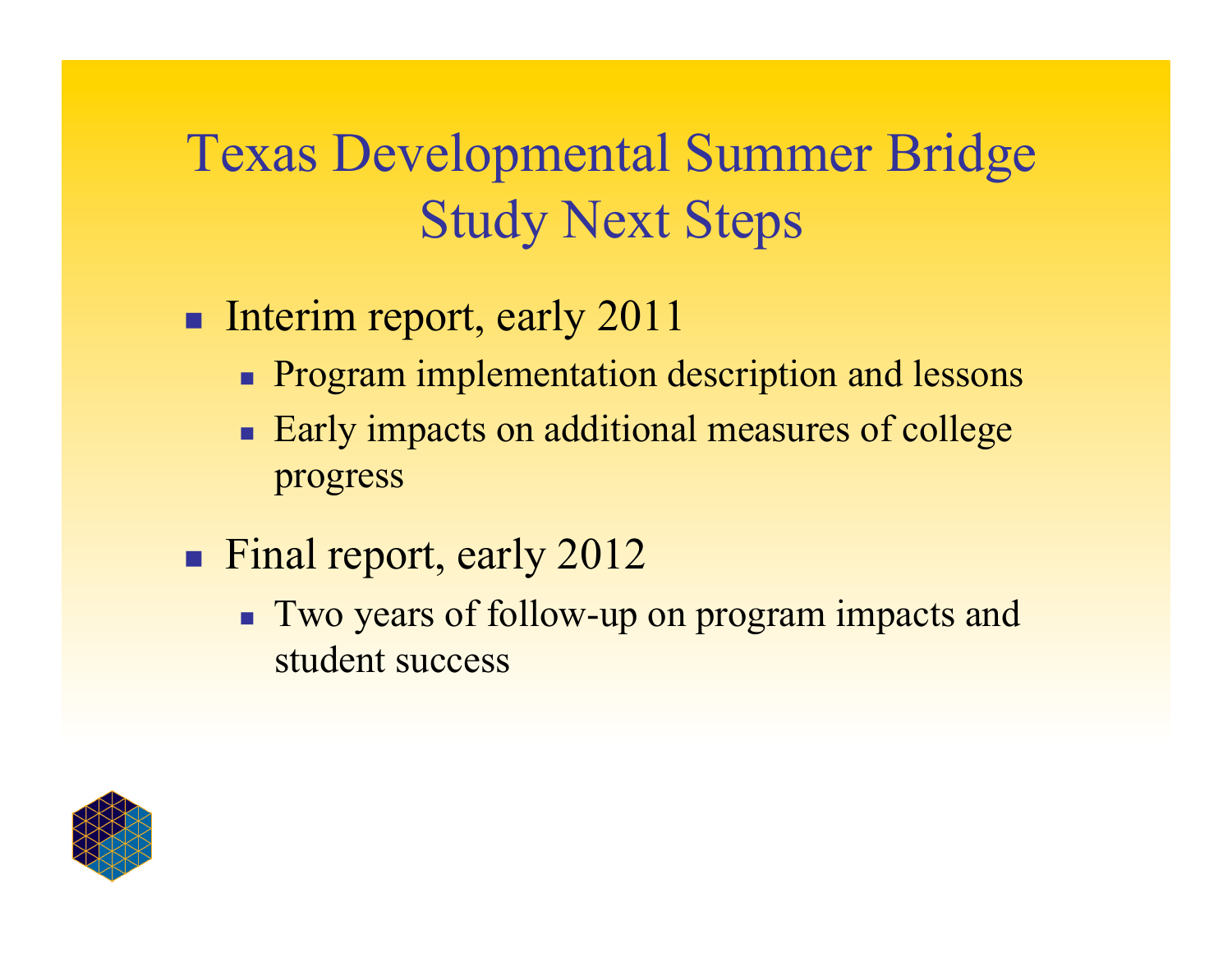# Future Directions: What Can Be Done Now?

Tom Brock Director, Young Adults and Postsecondary Education MDRC

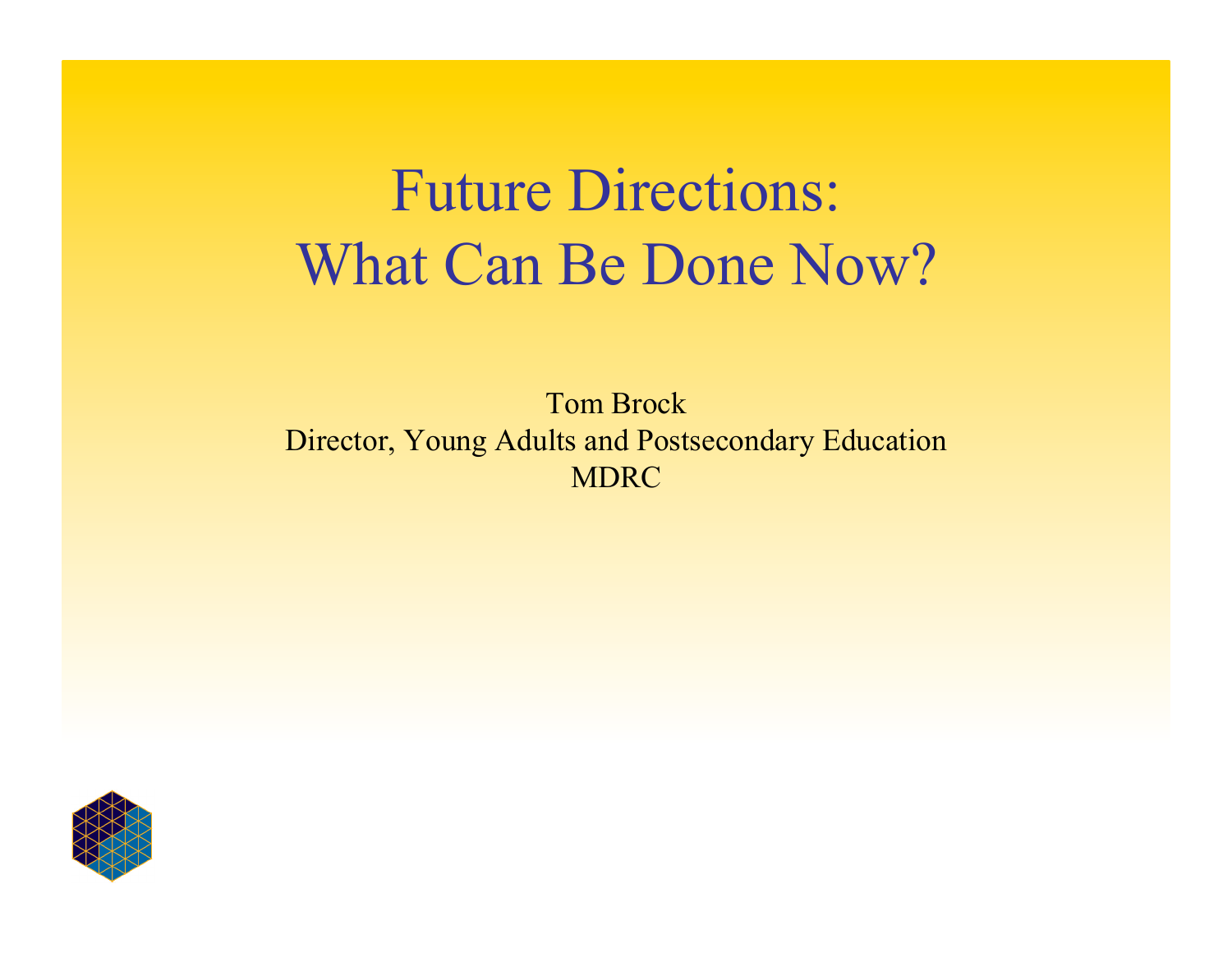Learning Communities and Summer Bridge: Some Promise, but No Magic Bullet

- ÷, **Interventions can make a positive difference** for students
- **Effects generally modest**

**Too few students are progressing to college**level courses and degrees

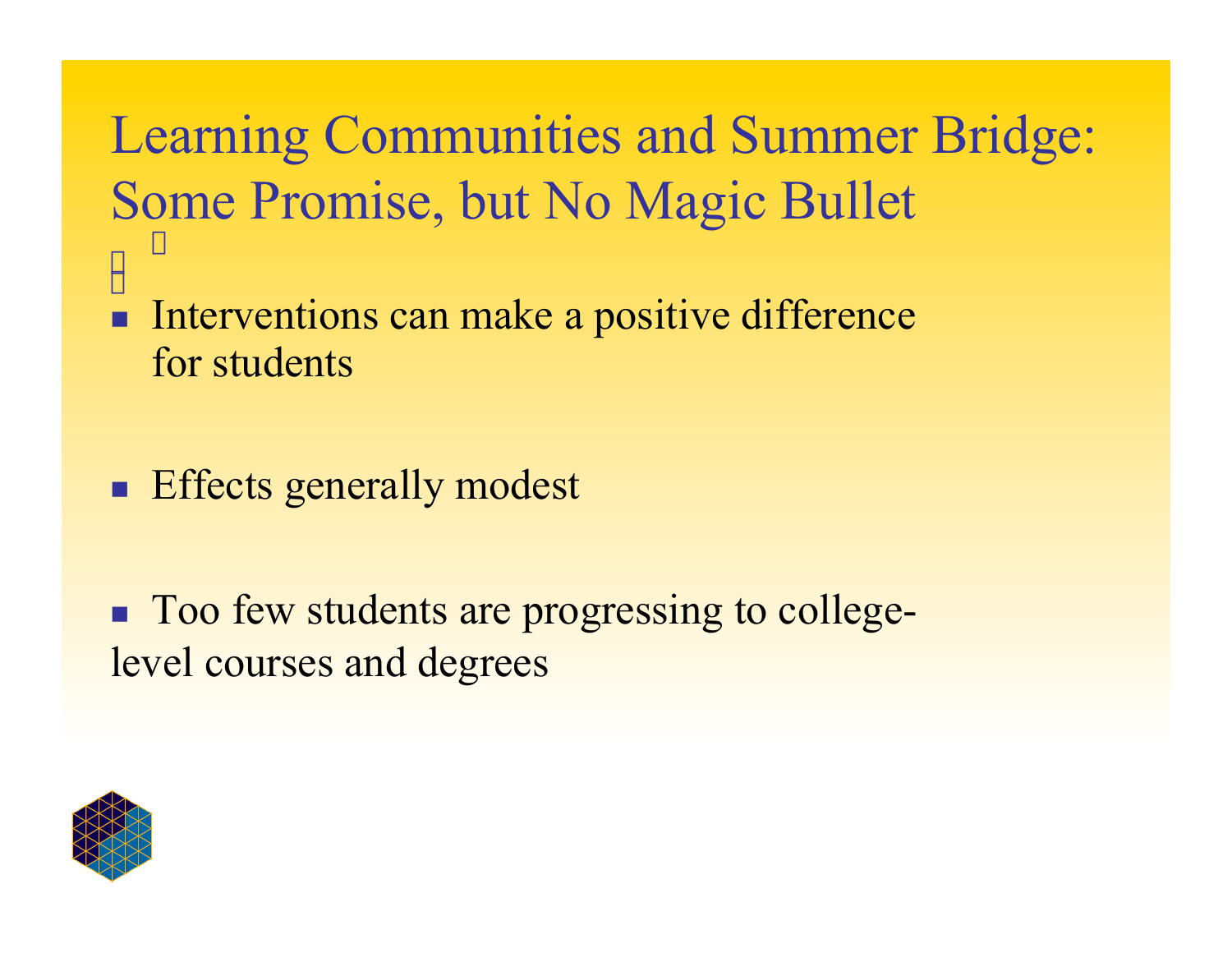How Might Learning Communities and Summer Bridge Programs Work Better?

- 1. Allow time for new programs to mature.
- 2. Encourage more professional development for participating faculty and staff.
- 3. Increase program intensity.



4. Focus on the transition points. What happens to students once they leave the program?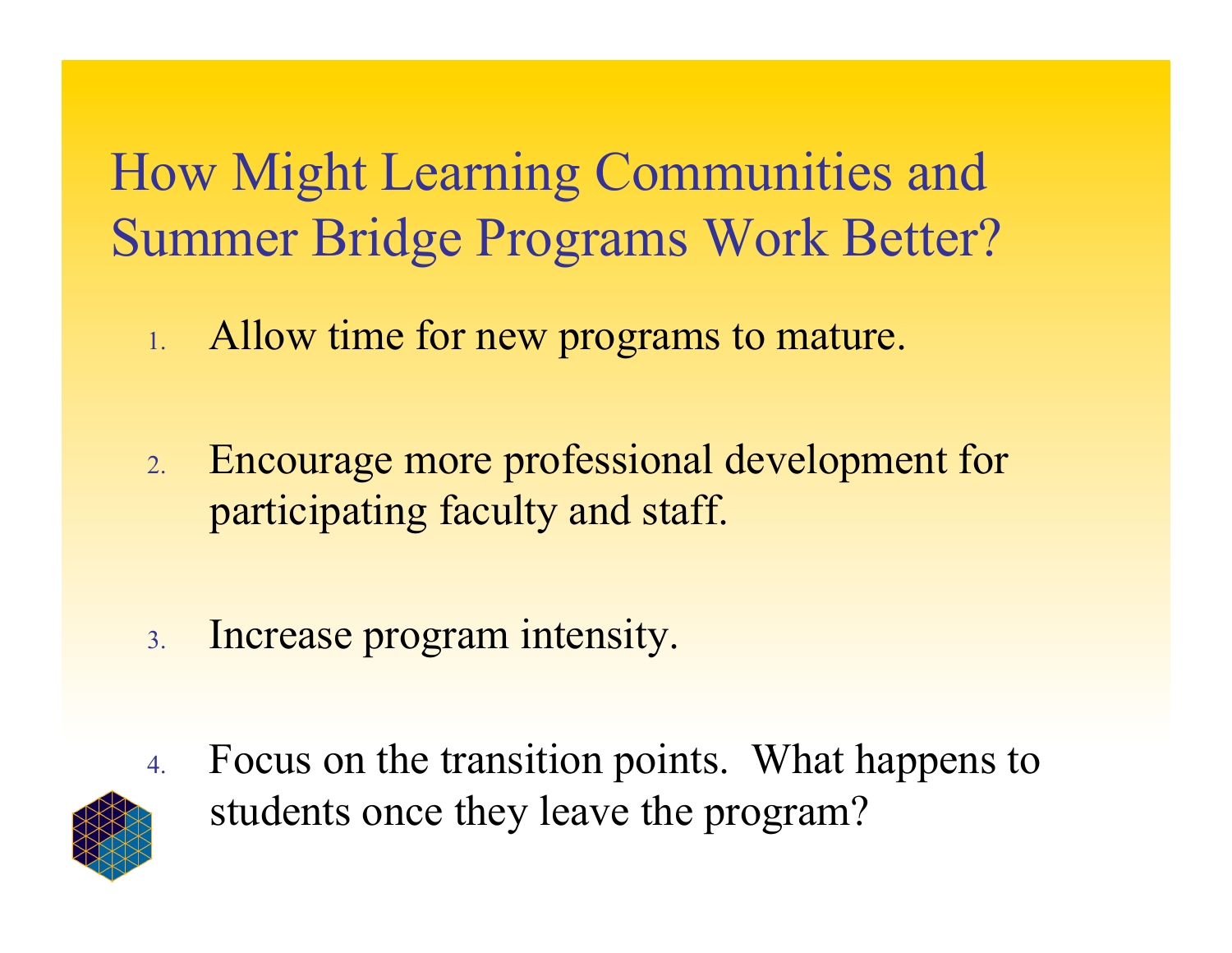# Other Approaches to Developmental Education Reform

- No shortage of innovation.
- Challenge: Without a good comparison group, hard to know what difference a program made for students.
- **Next three slides point to programs that** have some evidence of effectiveness.

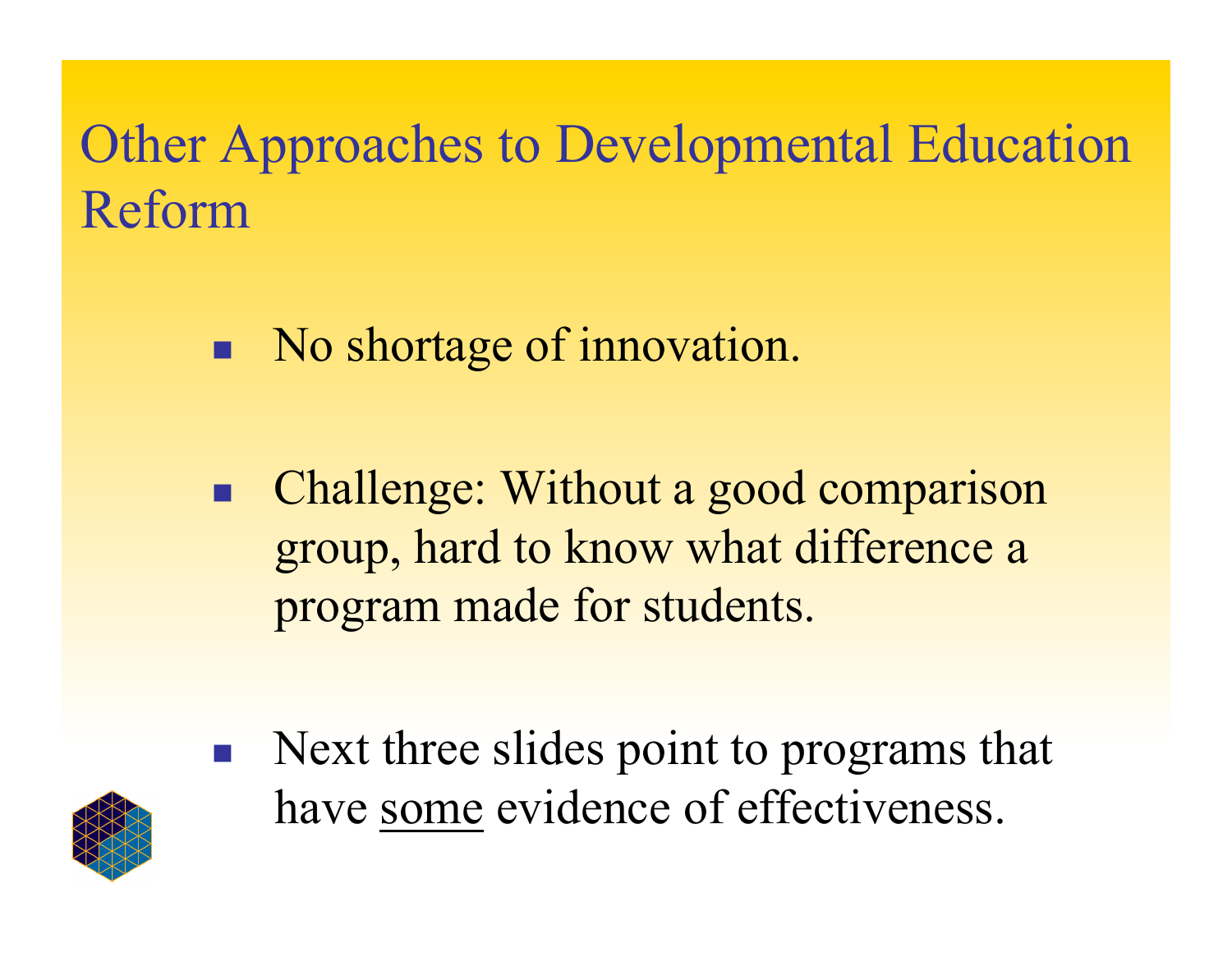## (1) Early Assessment Programs

- *Objective:* Help students avoid developmental education in college by testing them in high school
	- **Use same tests**
	- Report back to students on the skills they need to master



■ *Examples:* California's Early Assessment Program; El Paso Community College's College Readiness Program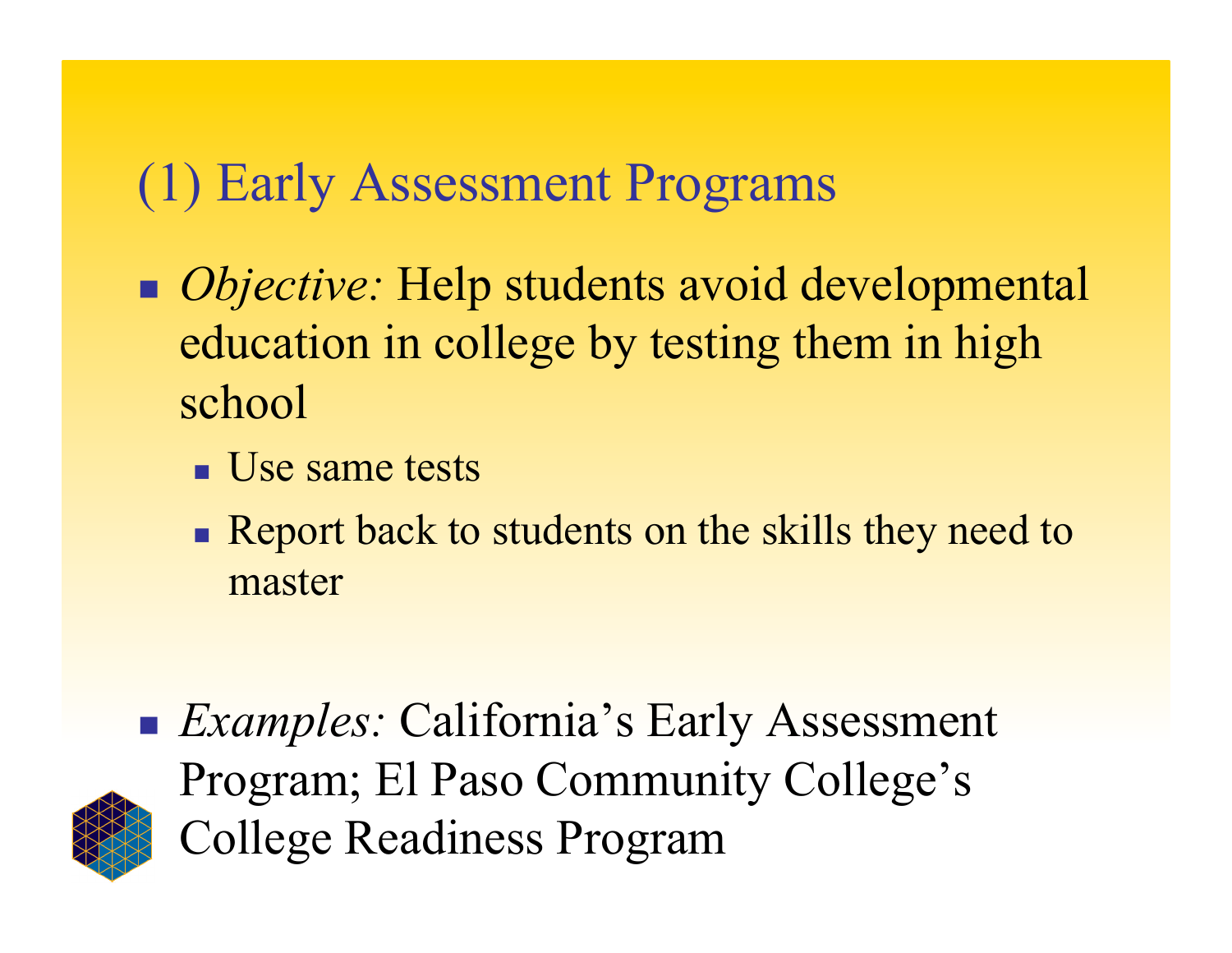# (2) Accelerated Learning Programs

- *Objective:* Get students into college-level courses sooner
	- **Fast-track courses**
	- **Modularized instruction**
	- Placement into college-level courses with additional support ("mainstreaming")
- *Example:* Community College of Baltimore County's Accelerated Learning program

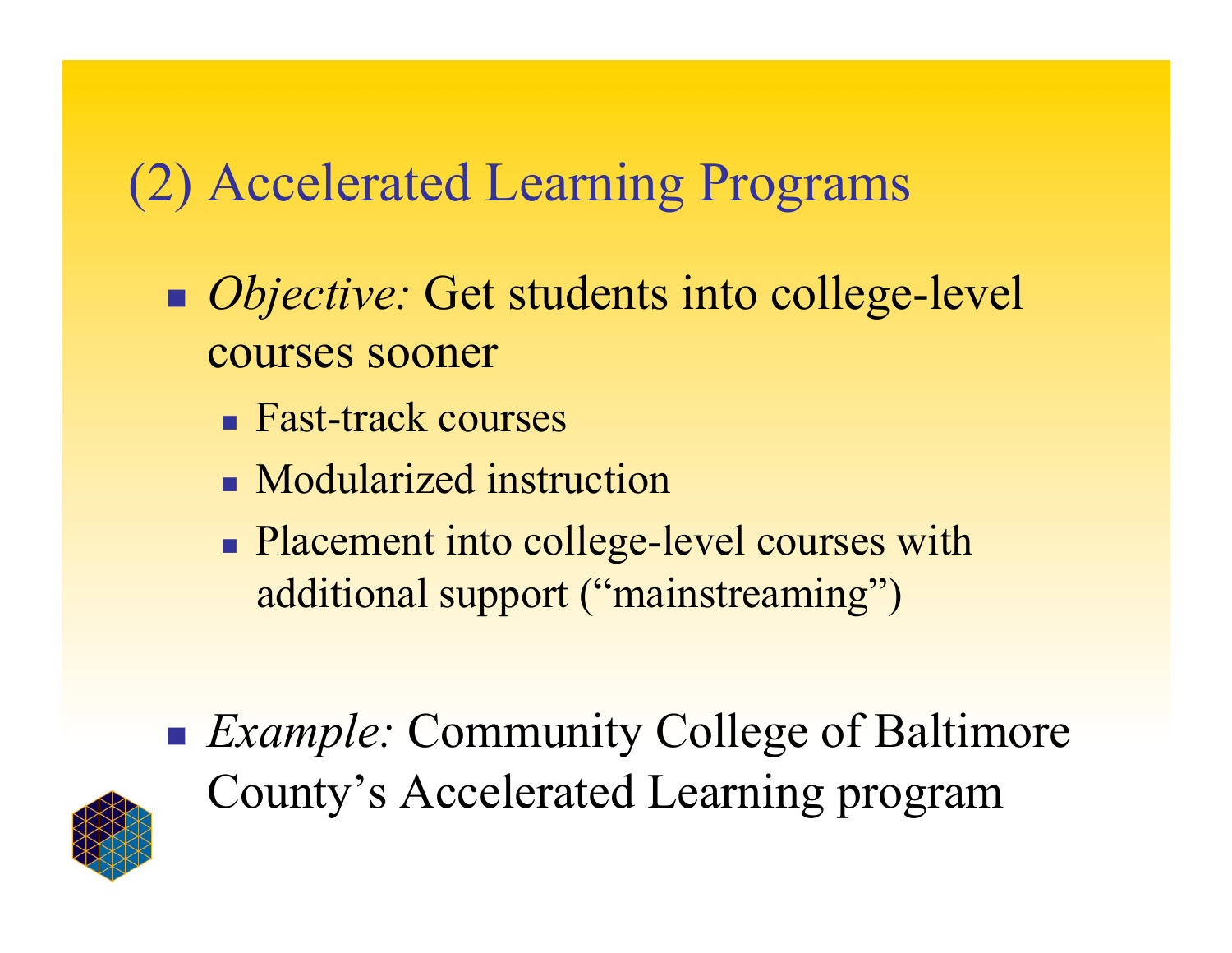#### (3) Contextualized Instruction

- *Objective:* Integrate developmental education instruction into occupational fields or majors that students want to learn.
- *Example:* Washington State's I-BEST Program.

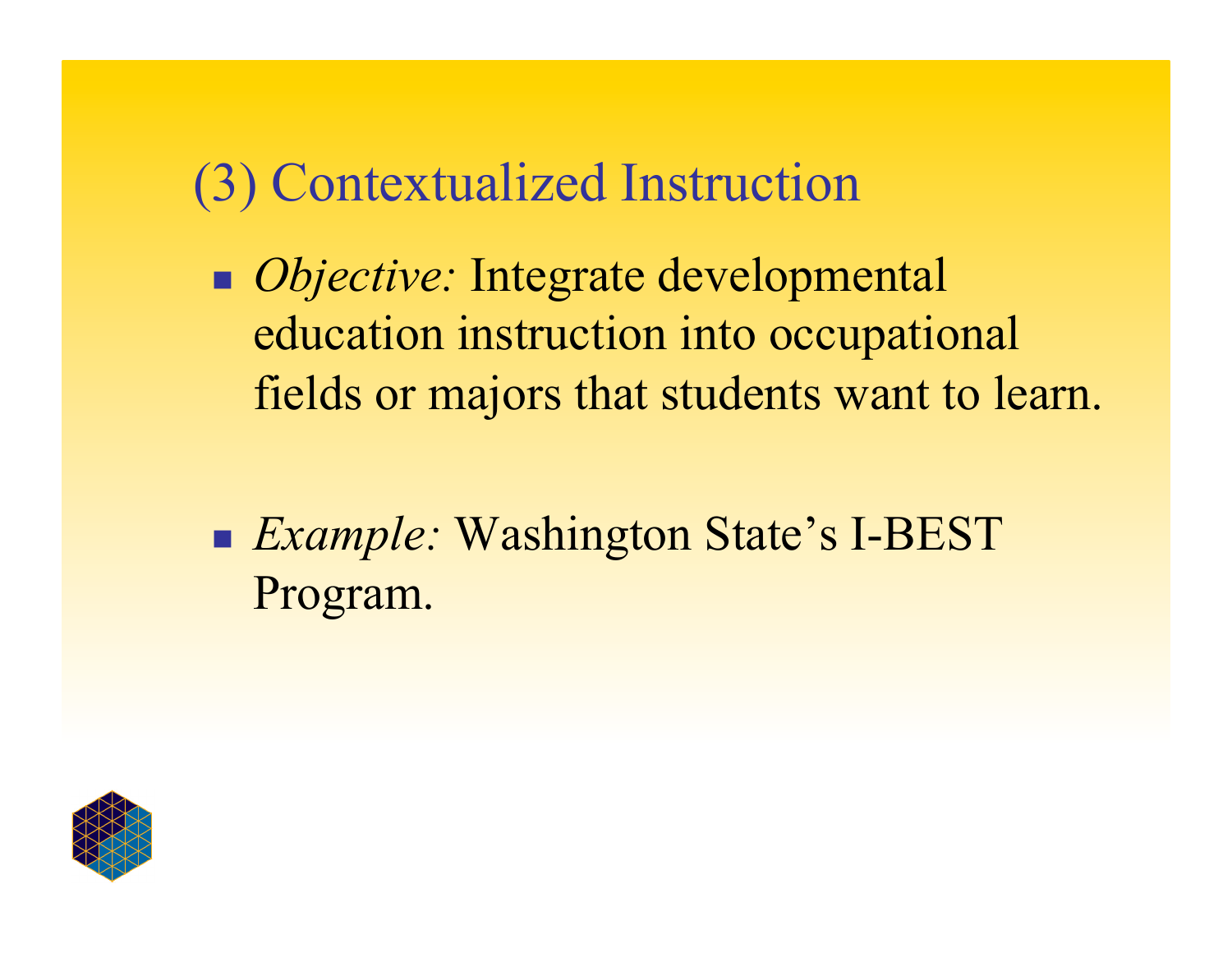# New Program Models Sorely Needed

- 1. Basic skills assessment and placement
	- More comprehensive strategies not predicated on single test scores
	- **Better messaging to students on high stakes**
	- **Practice and review sessions prior to testing**
- 2. Reforms in curriculum and pedagogy
	- **Tailor subject matter to what students need to** know to function in school and society
	- Statway example: Emphasizes quantitative reasoning and basic statistics

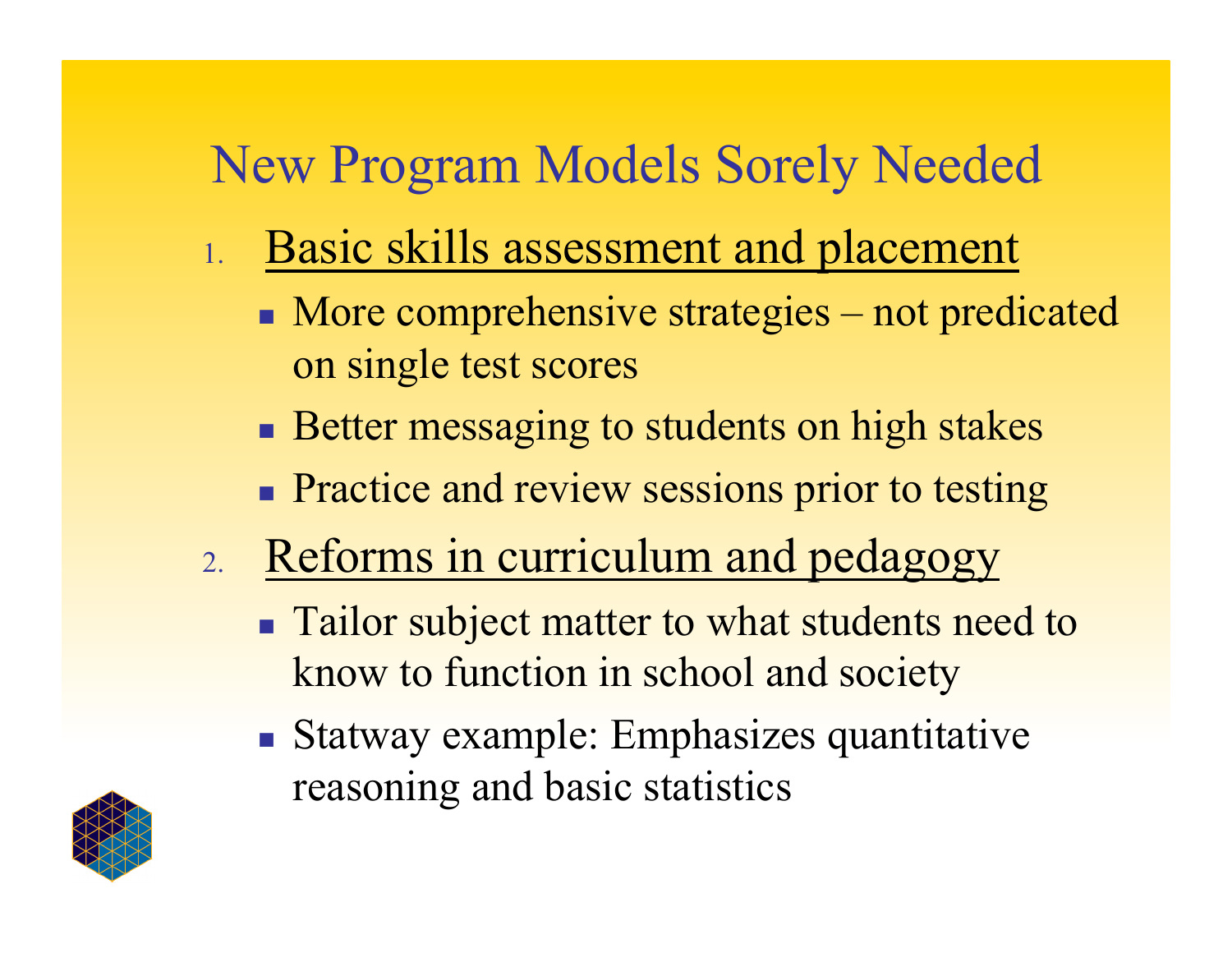# Closing Thoughts

- **Problems faced by developmental education** students not likely to be solved by short-term, single-shot interventions
- Need to focus on broader institutional context
	- Quality and frequency of academic guidance counseling
	- Availability of tutoring and other support
	- **Transition points from developmental to college**level courses



**Delivery of financial aid**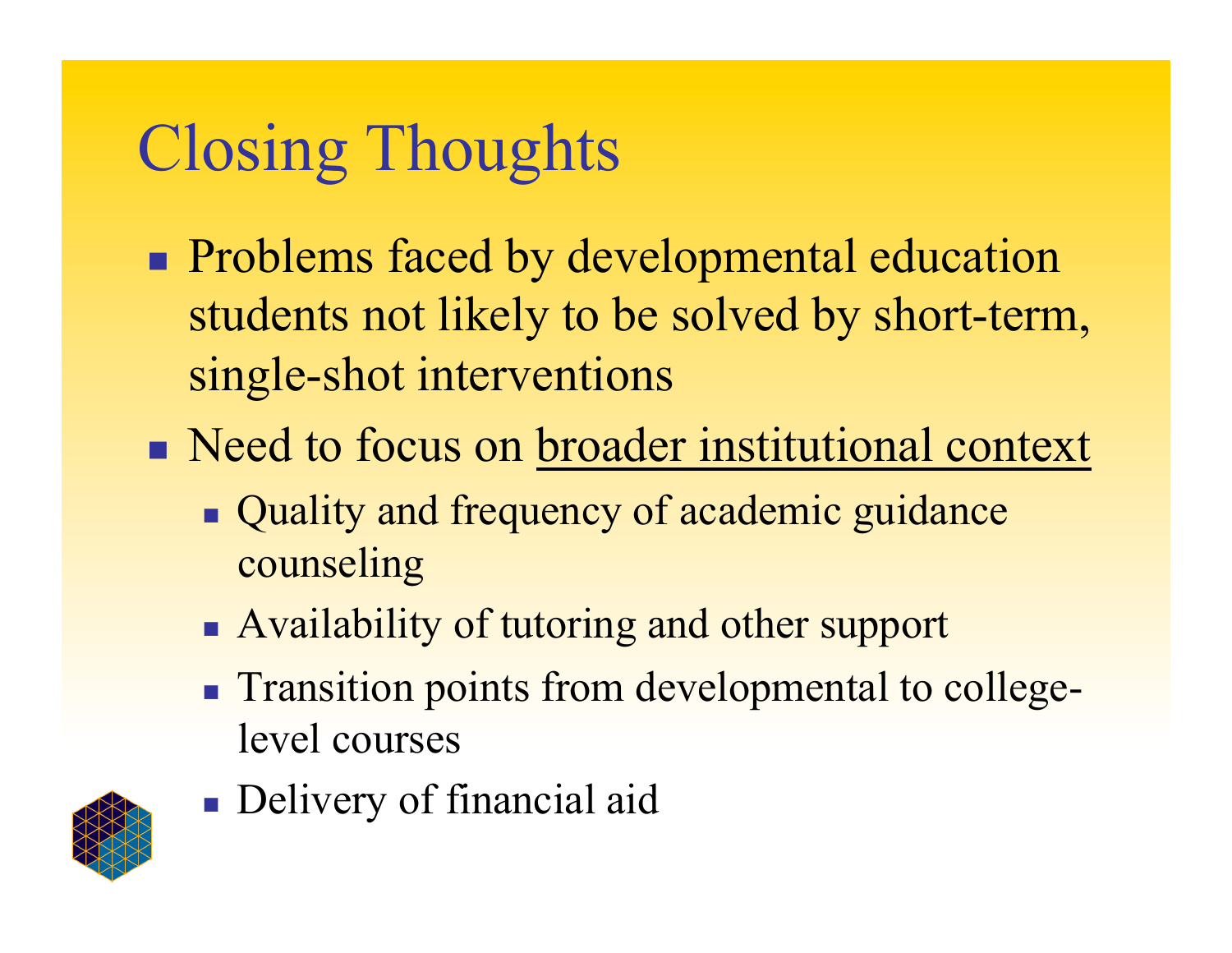# Bibliography

- Bailey, T., Jeong, D. W., & Cho, S.-W. (2010). Referral, enrollment, and completion in developmental education sequences in community colleges. *Economics of Education Review*, *29*(2), 255–270.
- Boatman, A., & Long, B. T. (2010). *Does remediation work for all students? How the effects of postsecondary remedial and developmental courses vary by level of academic preparation* (NCPR Working Paper). New York, NY: National Center for Postsecondary Research.
- Calcagno, J. C., & Long, B. T. (2008). *The Impact of Postsecondary Remediation Using a Regression Discontinuity Approach: Addressing Endogenous Sorting and Noncompliance*. (NCPR Working Paper). New York, NY: National Center for Postsecondary Research.
- Howell, J. S., Kurlaender, M., & Grodsky, E. (2010). Postsecondary preparation and remediation: Examining the effect of the Early Assessment Program at California State University. *Journal of Policy Analysis and Management*, *29*(4), 726–748.
- Hughes, K. L., & Scott-Clayton, J. (2010). *Assessing developmental assessment in community colleges: A review of the literature* (CCRC Working Paper No. 19). New York, NY: Columbia University, Teachers College, Community College Research Center.

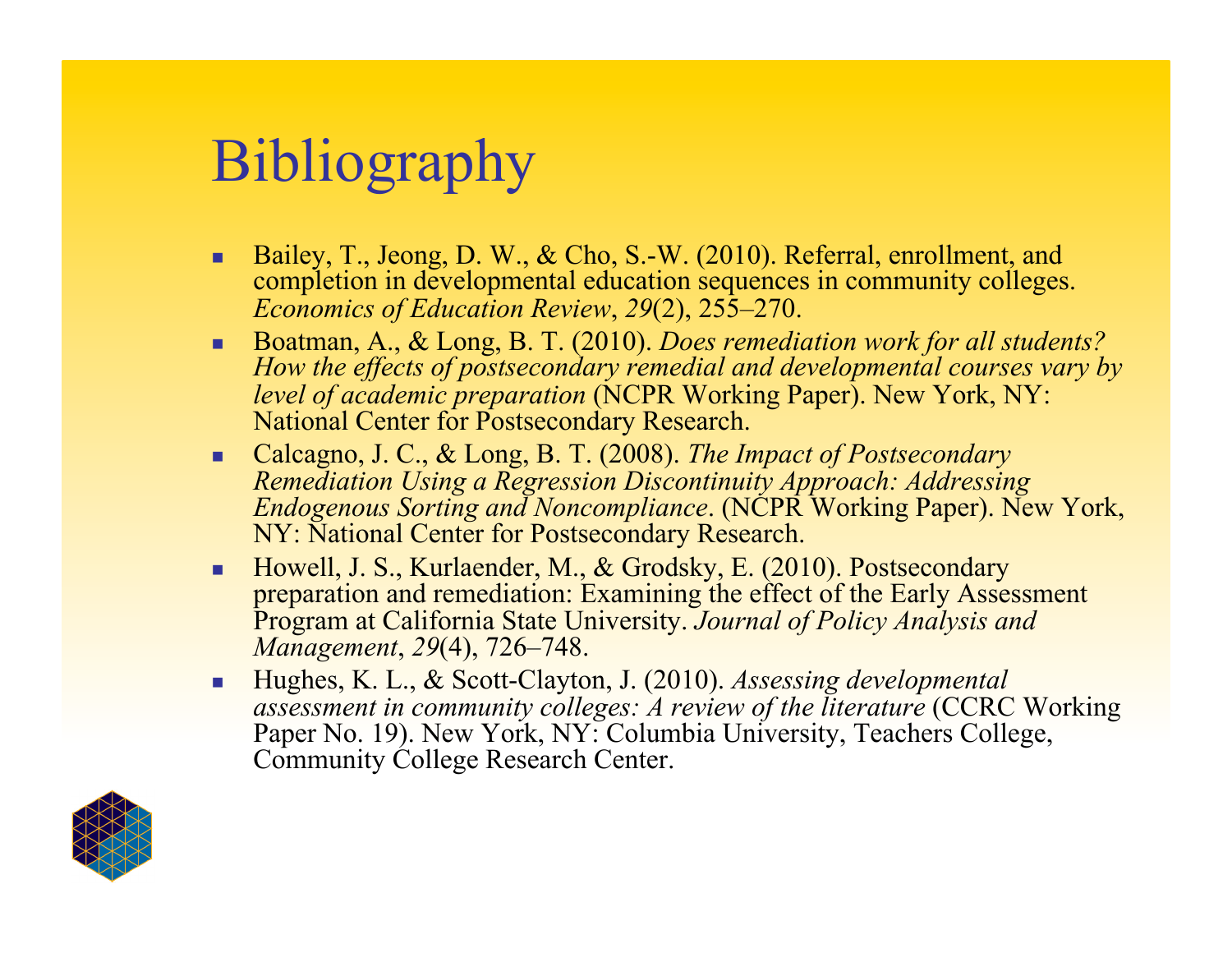# Bibliography

- Venezia, A., Bracco, K. R., & Nodine, T. (2010). *One-shot deal? Students' perceptions of assessment and course placement in California's community colleges*. San Francisco, CA: WestEd.
- Visher, M., Schneider, E., Wathington, H., & Collado, H. (2010). *Scaling up learning communities: The experience of six community colleges*. New York, NY: MDRC.
- Wachen, J., Jenkins, D., & Van Noy, M. (2010). *How I-BEST works: Findings from a field study of Washington State's Integrated Basic Education and Skills Training program*. New York, NY: Columbia University, Teachers College, Community College Research Center.
- Visher, M. G., & Wathington, H., Richburg-Hayes, L. (with Cerna, O., Sansone, C. & Ware, M.). (2008). *Learning communities for students in developmental reading: An impact study at Hillsborough Community College* (NCPR Working Paper). New York, NY: National Center for Postsecondary Research
- Zachry, E., & Schneider, E. (2010, September). *Building foundations for student readiness: A review of rigorous research and promising new trends in developmental education* (NCPR Working Paper). Paper presented at the National Center for Postsecondary Research developmental education conference, New York, NY.